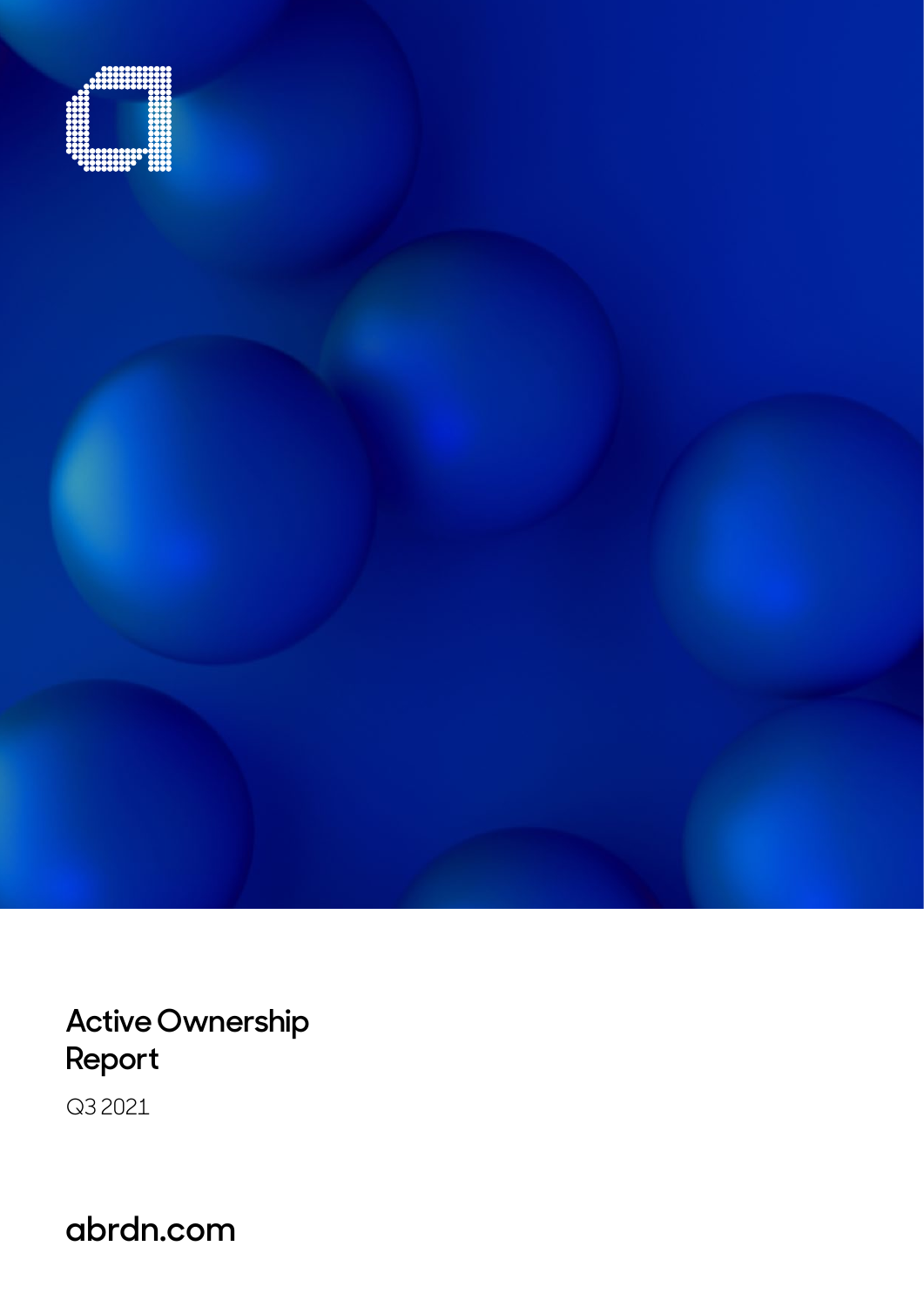### **Contents**

| Introduction                      | 3  |
|-----------------------------------|----|
| Examples of engagement            | 6  |
| ESG voting and engagement summary | 7  |
| Engagement summary Q3 2021        | 8  |
| Morrisons                         | 12 |
| Impax Asset Management            | 13 |
| Fevertree                         | 14 |
| <b>LVMH</b>                       | 15 |
| <b>BMW</b>                        | 16 |
| <b>Philip Morris</b>              | 17 |
| <b>General Motors</b>             | 18 |
| <b>PLN</b>                        | 19 |
| Godrej Agrovet                    | 20 |
| <b>Grupo Mexico</b>               | 21 |
|                                   |    |

**"Our quarterly Active Ownership report provides a summary of our research, company engagement and voting activities. The report's objective is to inform, disclose and create discussion. We welcome comments and observations."**

### **Andrew Mason**

Stewardship Director, ESG Investment

### **Engagement summary Q3 2021**

| Area         | Company                          | <b>Topics discussed</b>                                                         |
|--------------|----------------------------------|---------------------------------------------------------------------------------|
| UK           | <b>Morrisons</b>                 | Labour management and<br>corporate governance                                   |
|              | <b>Impax Asset</b><br>Management | Human rights                                                                    |
|              | Fevertree                        | Climate change and<br>labour management                                         |
| EU           | <b>LVMH</b>                      | Corporate governance,<br>human rights and<br>environment                        |
|              | <b>BMW</b>                       | Sustainability targets and<br>board structure                                   |
| <b>US</b>    | <b>Philip Morris</b>             | Human rights and<br>stakeholders                                                |
|              | <b>General Motors</b>            | Climate change and<br>labour management                                         |
| GEM/<br>Asia | PLN                              | Climate change and<br>environment                                               |
|              | Godrej Agrovet                   | Corporate behaviour,<br>labour management,<br>environment and<br>climate change |
|              | <b>Grupo Mexico</b>              | Environment, labour<br>management and<br>corporate behaviour                    |

Companies chosen are for illustrative purposes only to demonstrate our ESG Investment process and is not intended to be an indication of performance, investment recommendation or solicitation.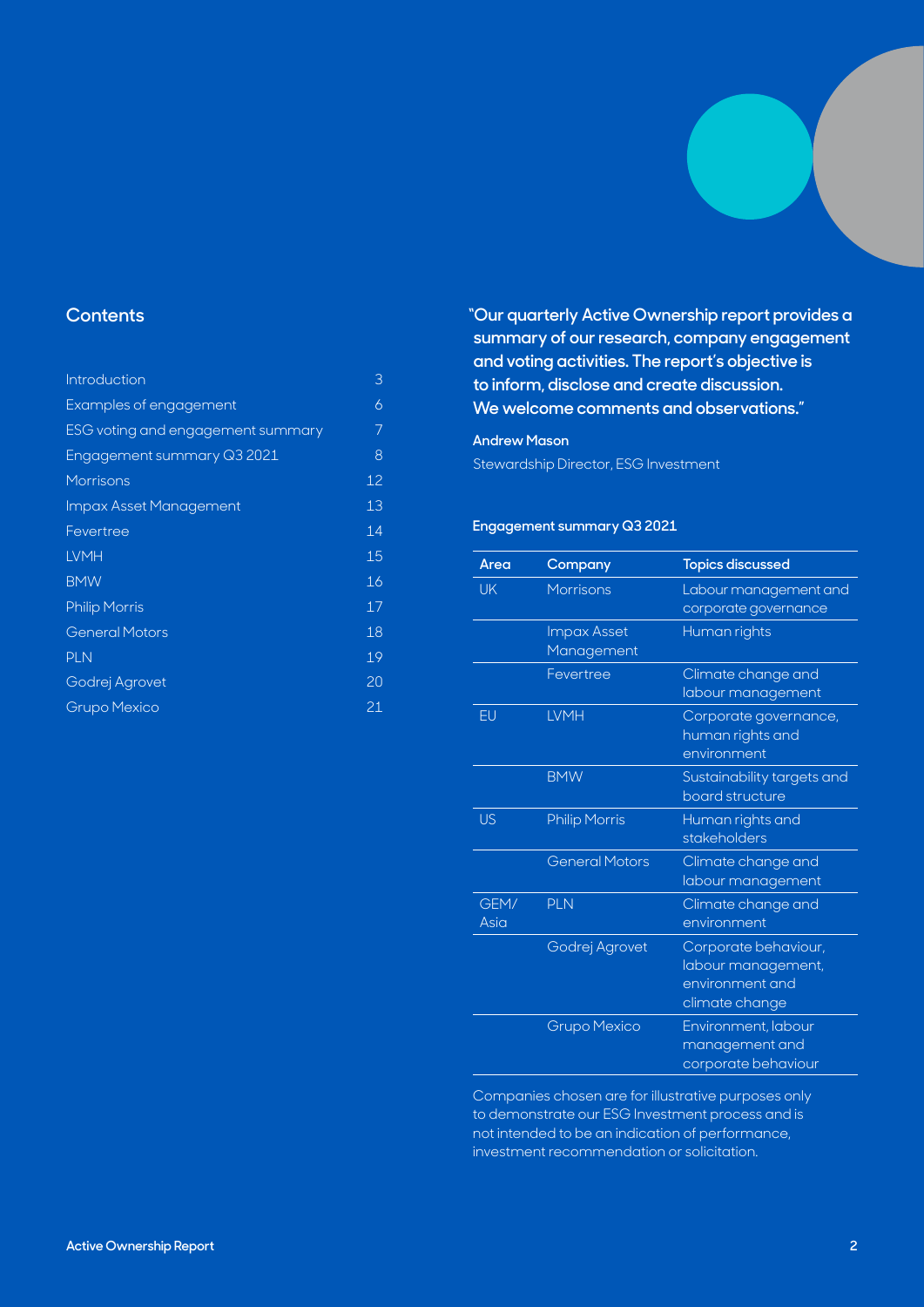## <span id="page-2-0"></span>**Introduction**





As economies emerge from the global pandemic, there are resource constraints and new demands across sectors globally. These challenges also present opportunities to adapt and create new ways of working with longer-term views that embed Environmental, Social and Governance (ESG) principles. As COP26 approaches and the latest scientific evidence emphasises the need to improve climate conditions, we continue to engage actively with investee companies to drive better practice.

#### **Andy Mason**

Stewardship Director, ESG Investments

We continue our build up toward COP26 and during the third quarter, the United Nations' Intergovernmental Panel on Climate Change (IPCC) published a new report on the physical science of climate change that made for sobering reading:

- . The impact of human activity on climate change is undeniable. CO₂ levels have increased further since the Fifth Assessment Report in 2013, and are the highest in two million years.
- . Restricting global temperature rises to 1.5°C, or even 2°C, is slipping beyond our reach. It is now anticipated that 1.5°C warming will occur by 2040 — rather than 2050 — even under the most aggressive emissionsreduction scenario.
- . Every region of the world will be affected, with extreme events, such as flooding, heatwaves, fires and droughts, all likely to become more severe and frequent.
- . Climate tipping points are probable and changes to ice, oceans and sea levels will not be reversible for centuries.
- . Governments and businesses need to take urgent action both to mitigate these risks (reduce emissions and thus the harmful effects of human activity) and adapt to them (to cope with the inevitable physical damage caused by climate change).

We are not surprised by the urgency of the message in the new IPCC report. Instead, we are frustrated by the slow pace of action. We believe that investors need to take greater action and consider:

- 1. Net zero 2050 alignment is not enough. Existing policy commitments fall far short of what is required, and the IPCC report implies that net zero 2050 is no longer enough to limit warming to 1.5°C. We need to be more honest and transparent about what is achievable.
- 2. A stronger case for active engagement. These findings strengthen the case for active engagement, with policymakers regarding urgent emission cuts and providing the policy certainty that will incentivise rapid investor action.
- 3. Physical risks and adaptation. Even if warming was limited to 1.5°C, extreme weather events caused by climate change will intensify. Physical, economic, health and social damage linked to climate change are unavoidable. The investment community needs to deepen its understanding of how these effects will change business operations and supply chains.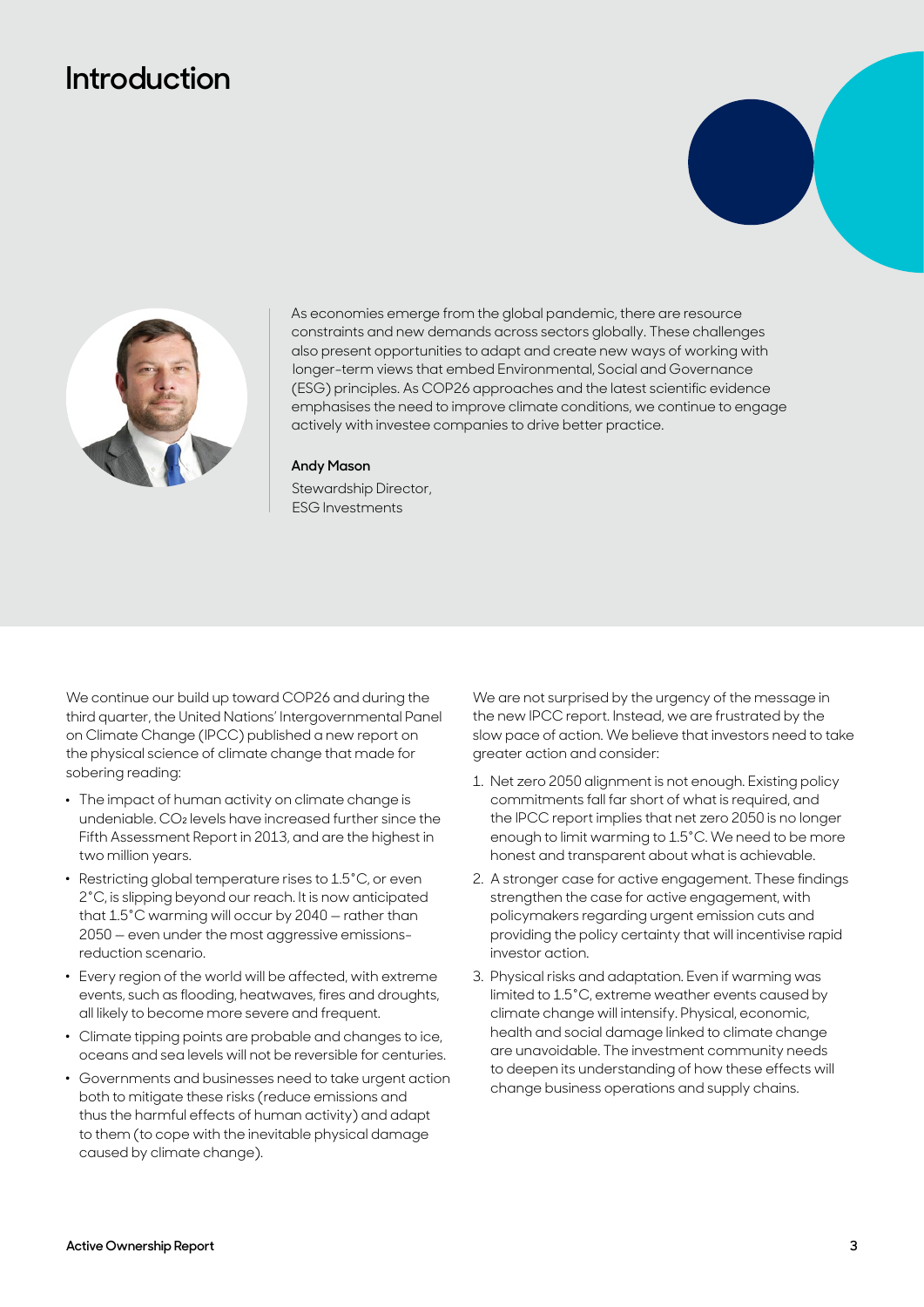

4. Human rights impacts within the technology sector and how to avoid risk. The key to avoiding risk and being prepared for any future legislation is ensuring that investee companies undertake robust end-use due diligence and customer vetting. This would include asking any prospective company how it understands and addresses potential harm to society as a result of the consumption and use of its products and services.Advice from independent, credible experts and stakeholders is essential. Where high humanrights risks are identified, enhanced due diligence and safeguards should be put in place. It is very important that technology companies "know and show" how they address adverse impacts that could occur from the use of their products and services.

While emerging technologies have brought significant social benefits and conveniences over the last few decades, trust in technologies companies is eroding. This is an area that we continue to engage with investee companies on.

During the quarter, we released our annual review of our approach to active ownership and alignment with the UK Stewardship Code. Within the report we highlight that:

- 1. Our strategy is to build a vibrant, value-creating organisation, with the current and future needs of our stakeholders at the heart of what we do.
- 2. For our clients and customers this means building solutions to create wealth and help meet their needs.
- 3. For our employees this means creating an environment where everyone can thrive.
- 4. For society this means promoting positive change through the way we run our business and invest.
- 5. For our shareholders this means seeking to turn opportunities into sustainable long-term returns.

The report was submitted to the UK Financial Reporting Council (FRC) as part of our commitment to the UK Stewardship Code. The code aims to enhance the quality of engagement between institutional investors and companies to help improve long-term risk-adjusted returns to shareholders and the effective exercise of governance responsibilities. It sets out good practice on engagement with investee companies to be applied by firms on a "comply or explain" basis. The code is directed at institutional investors with equity holdings in UK listed companies.

Of the 189 applicants to the FRC to become approved signatories of the code, we were pleased that abrdn was one of the 125 that received approval. Our commitment is not only to meet the requirements of the UK Stewardship Code but also to go beyond them.

You can find out more about the topics listed above on our website, along with a series of podcasts outlining our views on sustainable investing issues.

Within this report, we provide details of our engagement in areas ranging from how US auto manufacturers are transitioning to electric vehicles, to how tobacco companies claim they will move away from cigarettes. We hope you find it useful and we welcome your comments and observations.

**"While emerging technologies have brought significant social benefits and conveniences over the last few decades, trust in technology companies is eroding."**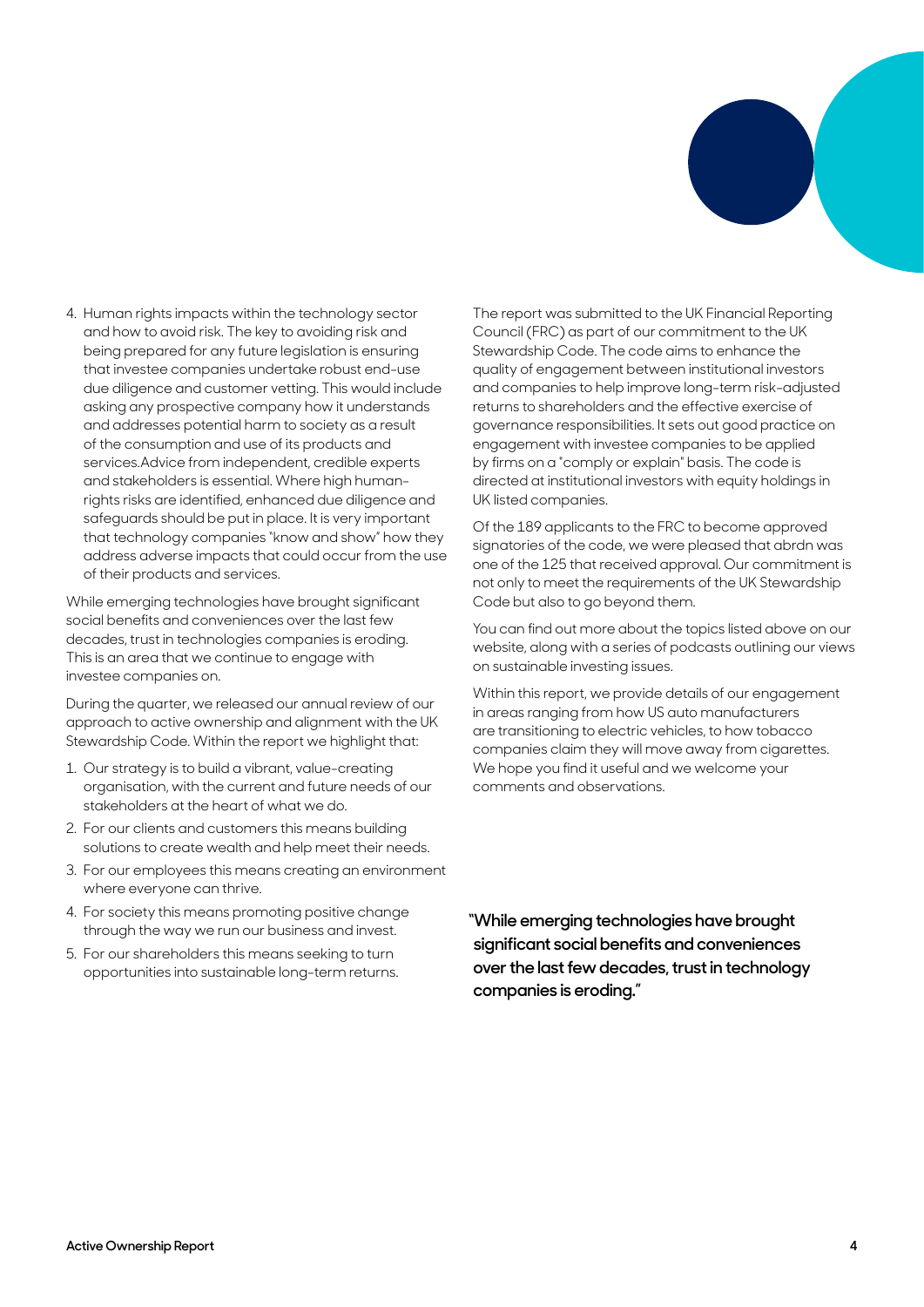**"Our commitment is not only to meet the requirements the stewardship code but also to go beyond them."**

**Andy Mason**  Stewardship Director, ESG Investments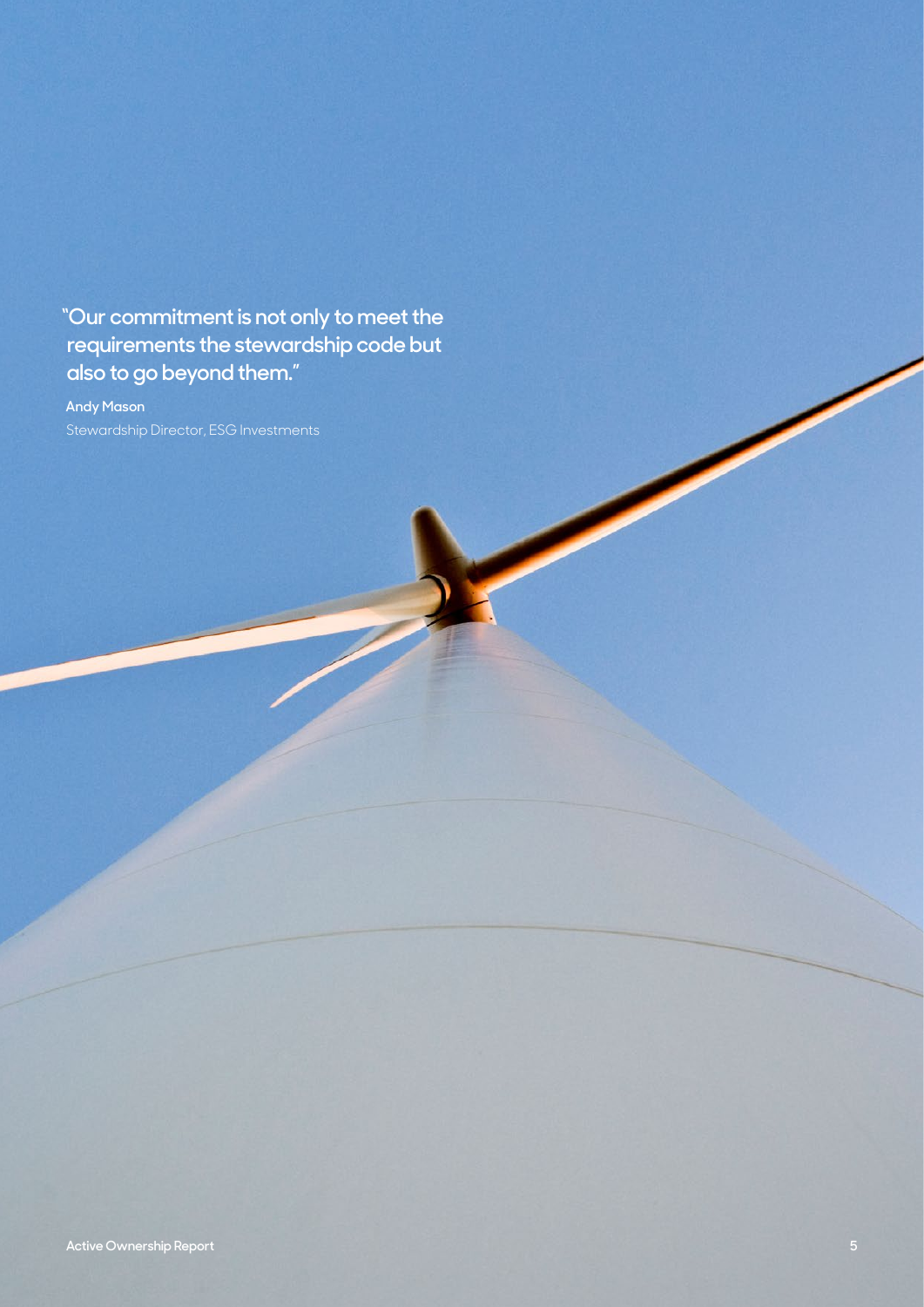## <span id="page-5-0"></span>**Examples of engagement**

Throughout the quarter, we have engaged on a range of issues across multiple geographies. The following section of the report offers further detail on the companies that we have engaged with and the topics discussed.

- **1 Human Rights & Stakeholders** Philip Morris (USA)
- **2 Climate Change & Labour Management** General Motors (USA)
- **3 Environment, Labour Management & Corporate Behaviour** Grupo Mexico (Mexico)
- **4 Climate Change & Labour Management** Fevertree (UK)
- **5 Labour Management & Corporate Governance** Morrisons (UK)
- **6 Human Rights**  Impax Asset Management (UK)
- **7 Corporate Governance, Human Rights & Environment** LVMH (France)
- **8 Sustainability Targets & Board Structure** BMW (Germany)
- **9 Corporate Behaviour, Labour Management, Environment & Climate Change** Godrej Agrovet (India)
- **10 Climate Change & Environment** PLN (Indonesia)



Source: abrdn, October 2021.

Companies selected for illustrative purposes only to demonstrate abrdn engagement with the companies on ESG issues and not as an investment recommendation or indication of future performance.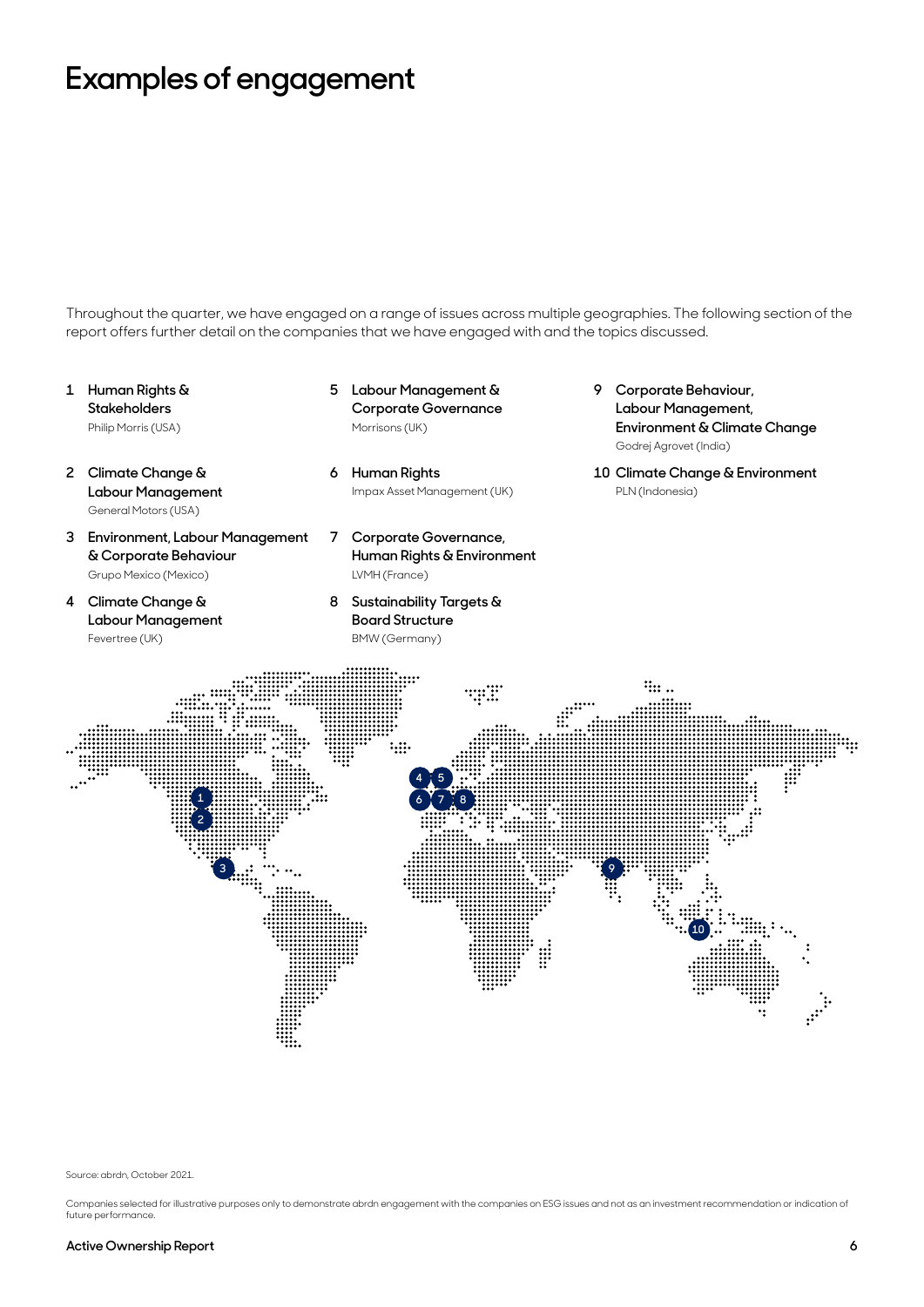## <span id="page-6-0"></span>**ESG voting and engagement summary**

| Voting summary Q3 2021                                                 | Total     |
|------------------------------------------------------------------------|-----------|
| Shareholder meetings at which our clients'<br>shares were voted        | 1,157     |
| Percentage of meetings with at least one vote<br>against or abstention | 34.8%     |
| Number of resolutions voted                                            | 8.971     |
| Percentage of resolutions voted with<br>management recommendations     | 88.2%     |
| Percentage of resolutions voted against<br>management recommendations  | 10.7%     |
| Percentage of abstentions                                              | $1 \n0\%$ |
|                                                                        |           |

### **Engagement statistics**

During the quarter, we had over 500 company meetings where ESG topics were discussed. The chart below shows the percentage of meetings where ESG topics were covered. The table opposite offers examples of companies we engaged with, and on what specific ESG topics.

### **% of meetings where topic discussed**



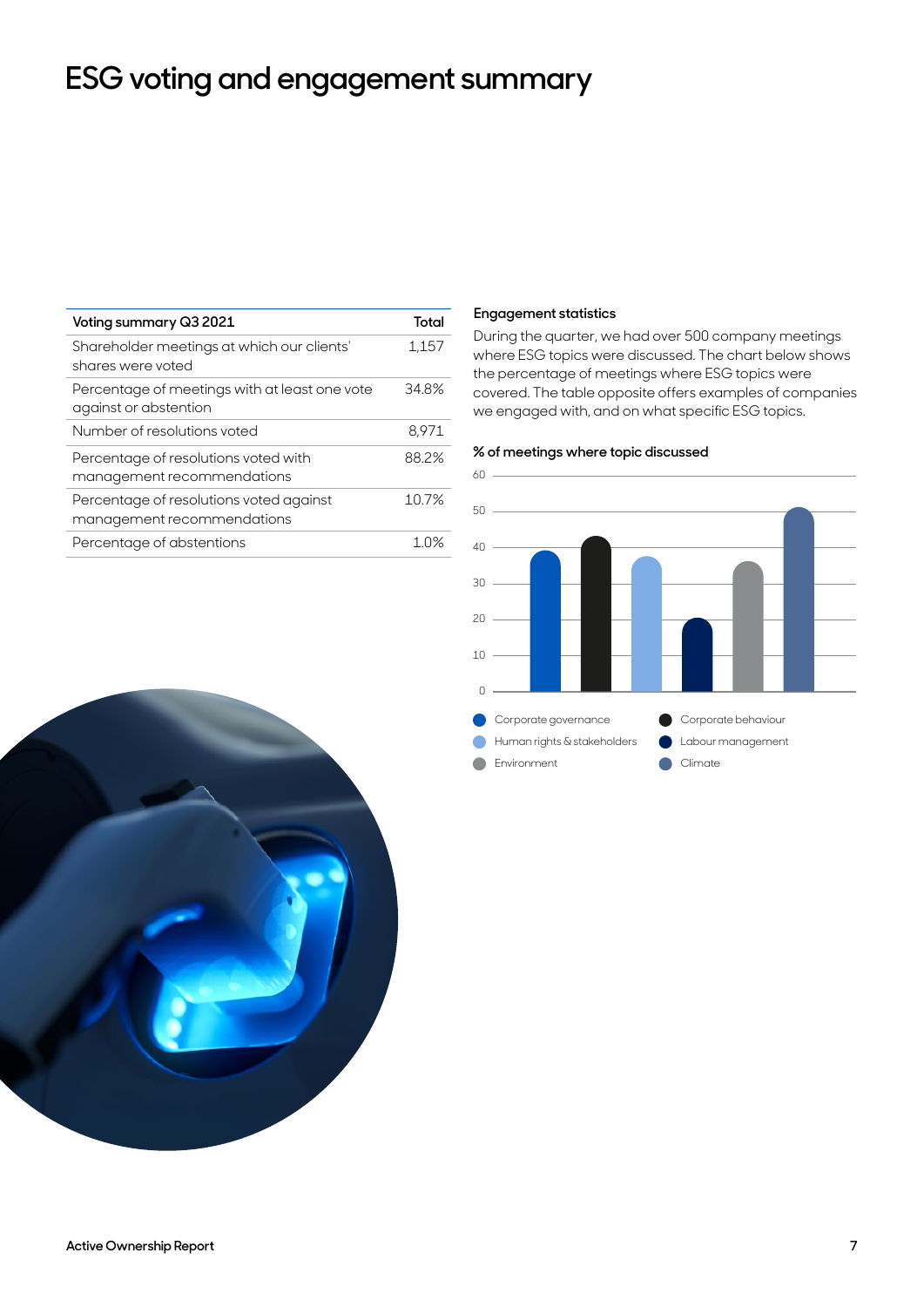<span id="page-7-0"></span>

| Name                         |           |           |                |           |            |           |            |           |                |           |           |           |           |           |           |           |           |
|------------------------------|-----------|-----------|----------------|-----------|------------|-----------|------------|-----------|----------------|-----------|-----------|-----------|-----------|-----------|-----------|-----------|-----------|
| ABU DHABI NATIONAL ENERGY CO |           |           |                | $\bullet$ | $\bullet$  |           |            |           |                | $\bullet$ |           |           |           |           |           |           |           |
| ADANI GREEN ENERGY LTD       | $\bullet$ |           |                |           |            |           |            |           |                |           |           |           |           | $\bullet$ |           |           | $\bullet$ |
| ADDUS HOMECARE CORP          | ●         |           |                | $\bullet$ |            |           |            |           |                |           |           | $\bullet$ | $\bullet$ |           |           |           |           |
| AIR PRODUCTS & CHEMICALS INC |           |           |                | $\bullet$ | $\bullet$  |           | $\bullet$  | $\bullet$ |                |           |           | $\bullet$ | $\bullet$ |           |           |           |           |
| AMAZON.COM INC               |           |           |                |           |            |           | $\bullet$  |           |                |           | $\bullet$ | $\bullet$ | $\bullet$ |           |           |           |           |
| AMERESCO INC-CL A            | $\bullet$ |           | $\bullet$      | $\bullet$ | $\bullet$  |           |            |           |                |           |           | $\bullet$ | $\bullet$ | $\bullet$ |           |           | $\bullet$ |
| ANHEUSER-BUSCH INBEV SA/NV   |           |           |                |           | $\bullet$  |           |            | $\bullet$ | $\bullet$      |           |           |           |           | $\bullet$ |           |           |           |
| AUCKLAND INTL AIRPORT LTD    |           |           |                |           | $\bullet$  |           | $\bullet$  |           |                |           |           |           | $\bullet$ |           |           |           |           |
| <b>AUTODESKINC</b>           |           |           |                |           |            |           |            |           |                |           |           |           |           |           | $\bullet$ |           |           |
| AUTOHOME INC-ADR             |           |           |                | $\bullet$ |            |           |            |           |                |           |           |           |           |           |           |           |           |
| AZUL SA                      |           |           |                |           |            |           |            |           |                |           |           |           |           |           |           |           | $\bullet$ |
| AZURE POWER GLOBAL LTD       |           |           |                |           |            |           |            |           |                |           |           |           |           |           |           |           | $\bullet$ |
| B3 SA-BRASIL BOLSA BALCAO    | $\bullet$ |           | $\bullet$      | $\bullet$ |            |           |            |           |                |           |           |           |           |           |           |           |           |
| <b>BAWAG GROUP AG</b>        | $\bullet$ |           | 0<br>$\bullet$ | $\bullet$ |            |           |            |           |                |           |           |           |           |           |           |           |           |
| BAYERISCHE MOTOREN WERKE AG  |           |           | $\bullet$      |           |            |           |            |           |                |           |           |           |           |           |           |           |           |
| <b>BHARTI AIRTEL LTD</b>     |           |           |                |           |            |           |            |           |                |           |           |           |           | $\bullet$ |           |           |           |
| <b>BHP GROUP LTD</b>         |           |           |                |           |            |           |            |           |                |           |           |           |           |           |           |           |           |
| <b>BIESSE SPA</b>            |           |           |                |           |            |           |            |           |                | $\bullet$ |           |           |           |           |           |           | $\bullet$ |
| BK BRASIL OPERACAO E ASSESSO |           |           |                | $\bullet$ | $\bigcirc$ |           | $\bigcirc$ |           | $\bullet$      | $\bullet$ |           |           | $\bullet$ |           |           |           | $\bullet$ |
| BLACKSTONE GROUP INC/THE     | $\bullet$ |           | ۵              | $\bullet$ |            |           |            |           |                |           |           |           |           |           |           |           |           |
| <b>BROADCOM INC</b>          |           |           |                |           | $\bigcirc$ |           |            |           | $\bullet$      |           | $\bullet$ |           | $\bullet$ | $\bullet$ |           |           | $\bullet$ |
| CENTURIA INDUSTRIAL REIT     | $\bullet$ |           |                |           |            |           | $\bigcirc$ |           |                |           | $\bullet$ |           | $\bullet$ |           |           |           |           |
| CHINA TOURISM GROUP DUTY F-A |           |           | 0              | $\bullet$ | $\bullet$  |           | $\bigcirc$ |           |                |           | $\bullet$ |           |           |           | $\bullet$ |           | $\bullet$ |
| CIMB GROUP HOLDINGS BHD      |           |           |                |           |            |           |            |           |                |           | $\bullet$ |           | $\bullet$ |           | $\bullet$ |           |           |
| CMS ENERGY CORP              |           |           |                |           | $\bigcirc$ |           |            |           |                |           |           | $\bullet$ | $\bullet$ |           |           |           |           |
| COCA-COLA ICECEK AS          |           | $\bullet$ |                |           | $\bullet$  | ●         | $\bigcirc$ | ●         | $\bullet$<br>● | $\bullet$ |           |           |           | $\bullet$ |           |           | $\bullet$ |
| COLGATE-PALMOLIVE CO         |           |           |                |           |            |           |            |           |                |           |           |           | $\bullet$ |           |           |           |           |
| COMCAST CORP-CLASS A         |           |           |                |           |            |           |            |           |                |           |           |           |           |           |           |           |           |
| COOR SERVICE MANAGEMENT      |           |           |                |           | $\bullet$  |           |            |           |                |           |           |           | $\bullet$ |           |           |           |           |
| CRH PLC                      |           |           | $\bullet$      | $\bullet$ |            |           |            |           |                |           |           |           |           |           |           |           |           |
| <b>CUMMINS INC</b>           |           |           |                |           | $\bullet$  | $\bullet$ | $\bullet$  |           | $\bullet$      |           |           | $\bullet$ | $\bullet$ | $\bullet$ | $\bullet$ |           | $\bullet$ |
| DAIMLER AG-REGISTERED SHARES |           |           | $\bullet$      |           | $\bullet$  | $\bullet$ | $\bigcirc$ |           | $\bullet$      |           |           | $\bullet$ | ●         | $\bullet$ | $\bullet$ |           | $\bullet$ |
| DORMAN PRODUCTS INC          |           |           |                |           | $\bullet$  |           | $\bullet$  |           | $\bullet$      | $\bullet$ | $\bullet$ | $\bullet$ |           | $\bullet$ |           | $\bullet$ | $\bullet$ |
| DUNELM GROUP PLC             |           |           |                | $\bullet$ | $\bigcirc$ |           |            |           |                | $\bullet$ |           |           |           |           |           |           |           |

- Corporate Behaviour Policies and practices Waste Management
- 
- Accounting and Audit Issues Production → Ecological Impacts
- 
- 
- 
- 
- 
- 
- Water and Wastewater Management Supply Chain Management
- 
- Board Issues Material Sourcing
	-
- Remuneration Labour Practices
- Ownership and Control entitled and Safety and Control entitled and Safety entitled and Safety and Safety and Safety
- Disclosure Issues Disclosure Issues Publishing Disclosure Issues Employee Engagement, Diversity and Inclusion
- GHG Emissions example and the Human Rights and Community Relations
- Air Quality Air Quality Air Quality Air Quality Air Quality Air Quality Air Quality Air Quality Air Quality Air  $\sim$  Customer Privacy and Data Security
- Energy Management entitled and the Product Quality and Customer Welfare
	-

List of companies above is for illustrative purposes only to demonstrate abrdn engagement with the companies on ESG issues and is not intended to be an indication of performance, investment recommendation or solicitation.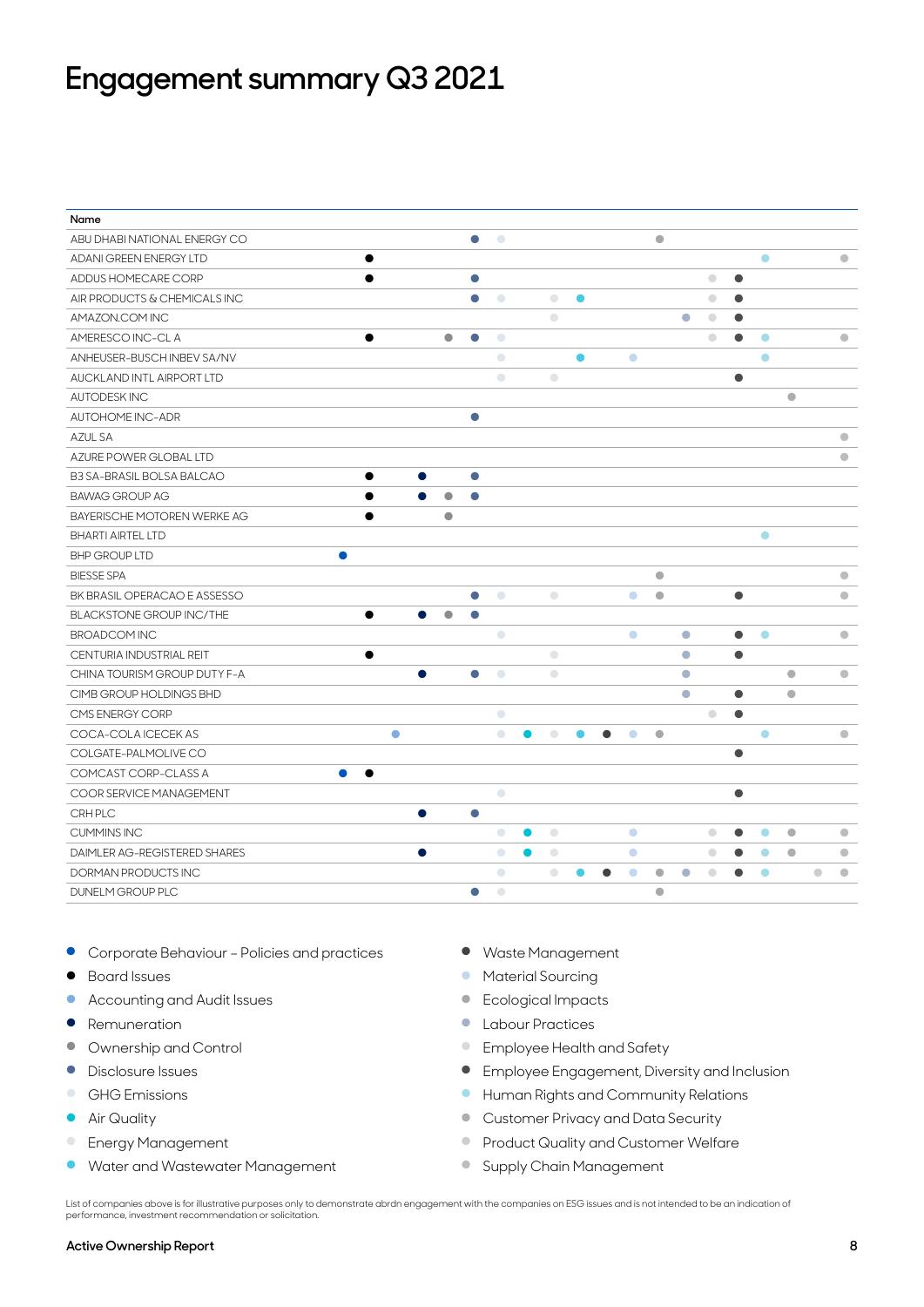| Name                                |                        |           |           |           |            |           |            |           |           |           |           |           |           |           |           |           |           |           |
|-------------------------------------|------------------------|-----------|-----------|-----------|------------|-----------|------------|-----------|-----------|-----------|-----------|-----------|-----------|-----------|-----------|-----------|-----------|-----------|
| <b>FACEPHI BIOMETRIA SA</b>         |                        |           |           |           | $\bullet$  |           |            |           |           | $\bullet$ |           | $\bullet$ |           |           |           |           |           | $\bullet$ |
| FEVERTREE DRINKS PLC                |                        |           |           | $\bullet$ | $\bullet$  |           |            |           |           | $\bullet$ |           | $\bullet$ |           | $\bullet$ |           |           |           | $\bullet$ |
| <b>FINECOBANK SPA</b>               |                        |           |           | $\bullet$ | $\bullet$  |           |            |           |           | $\bullet$ |           |           |           | $\bullet$ |           |           |           | $\bullet$ |
| <b>FMC CORP</b>                     |                        |           |           |           | $\bullet$  |           |            |           |           |           |           |           |           |           | $\bullet$ |           |           |           |
| FRONTIER DEVELOPMENTS PLC           |                        |           |           |           | $\bullet$  |           | $\bullet$  |           | $\bullet$ | $\bullet$ |           |           |           | $\bullet$ |           |           |           | $\bullet$ |
| <b>GAMMA COMMUNICATIONS PLC</b>     |                        | $\bullet$ |           | $\bullet$ | $\bullet$  |           | $\bullet$  |           | $\bullet$ | $\bullet$ |           |           |           | $\bullet$ |           |           |           | $\bullet$ |
| <b>GARMIN LTD</b>                   | $\bullet$              | $\bullet$ |           | $\bullet$ | $\bigcirc$ |           |            |           | $\bullet$ | $\bullet$ |           |           |           | $\bullet$ |           | $\bullet$ |           | $\bullet$ |
| <b>GEOPARK LTD</b>                  | $\bullet$              |           | $\bullet$ | $\bullet$ |            |           |            |           |           |           |           |           |           |           |           |           |           |           |
| <b>GLOBAL BLOOD THERAPEUTICS IN</b> |                        |           |           |           |            |           |            |           |           |           |           | $\bullet$ | $\bullet$ | $\bullet$ |           | $\bullet$ |           |           |
| <b>GLOBALDATA PLC</b>               |                        | 0         |           | $\bullet$ |            |           |            |           |           |           |           |           |           |           |           |           |           |           |
| <b>GRUPO FINANCIERO BANORTE-O</b>   |                        |           |           | $\bullet$ |            |           |            |           |           |           | $\bullet$ |           | $\bullet$ |           | $\bullet$ |           |           |           |
| GRUPO MEXICO SAB DE CV-SER B        | $\bullet$<br>$\bullet$ |           |           |           |            |           |            |           |           |           |           |           |           |           |           |           |           |           |
| <b>HANNOVER RUECK SE</b>            |                        |           |           | $\bullet$ |            |           |            |           |           |           |           |           |           |           |           |           |           |           |
| <b>HARMONY BIOSCIENCES HOLDINGS</b> |                        |           |           |           |            |           |            |           |           |           |           |           |           |           |           | $\bullet$ |           |           |
| HEADHUNTER GROUP PLC-ADR            |                        | $\bullet$ |           | $\bullet$ |            |           |            |           |           |           |           |           |           |           |           |           |           |           |
| <b>HOSTESS BRANDS INC</b>           |                        |           |           |           | $\bullet$  | œ         | $\bullet$  |           |           | $\bullet$ | $\bullet$ | $\bullet$ |           | $\bullet$ | $\bullet$ |           | $\bullet$ | $\bullet$ |
| HOTEL CHOCOLAT GROUP PLC            |                        |           |           | $\bullet$ |            |           |            |           |           |           |           |           |           |           |           |           |           |           |
| HUB24 LTD                           |                        |           |           |           | $\bullet$  | $\bullet$ | $\bullet$  |           | $\bullet$ | $\bullet$ |           | $\bullet$ |           | $\bullet$ | $\bullet$ |           |           | $\bullet$ |
| <b>HYUNDAI MOTOR CO</b>             |                        | $\bullet$ | $\bullet$ |           |            |           |            |           |           |           |           |           |           |           |           |           |           |           |
| <b>IBERDROLA SA</b>                 |                        |           |           |           | $\bullet$  |           |            | $\bullet$ |           |           | $\bullet$ |           |           |           |           |           |           |           |
| IMEIK TECHNOLOGY DEVELOPME-A        |                        |           |           |           | $\bullet$  |           |            |           |           |           |           | $\bullet$ |           | $\bullet$ |           |           |           |           |
| <b>IMPAX ASSET MANAGEMENT GROUP</b> | $\bullet$              |           |           |           |            |           |            |           |           |           |           |           |           |           |           |           |           |           |
| <b>INCHCAPE PLC</b>                 |                        | 0         |           | $\bullet$ | $\bigcirc$ |           |            |           |           |           |           |           |           |           |           |           |           |           |
| <b>J &amp; J SNACK FOODS CORP</b>   | ●                      |           |           | $\bullet$ |            |           |            | $\bullet$ | $\bullet$ |           |           |           |           |           |           |           |           |           |
| <b>JAMIESON WELLNESS INC</b>        |                        | $\bullet$ |           |           | $\bullet$  |           |            |           | $\bullet$ | $\bullet$ |           |           |           |           |           |           |           |           |
| JET2 PLC                            | $\bullet$<br>۵         |           | $\bullet$ |           | $\bullet$  |           |            |           |           |           |           |           |           |           |           |           |           |           |
| JOHN KEELLS HOLDINGS PLC            |                        |           |           |           | $\bullet$  |           |            |           | $\bullet$ | $\bullet$ |           |           |           | $\bullet$ |           |           |           | $\bullet$ |
| <b>JUNGHEINRICH - PRFD</b>          |                        |           | $\bullet$ |           |            |           |            |           |           |           |           |           |           |           |           |           |           |           |
| KAISA GROUP HOLDINGS LTD            |                        |           |           |           | $\bullet$  |           |            |           |           |           |           |           | $\bullet$ |           |           |           |           |           |
| <b>KEPPEL CORP LTD</b>              | $\bullet$              |           |           |           |            |           |            |           |           |           |           |           |           |           |           |           |           |           |
| KEPPEL DC REIT                      |                        |           |           |           | $\bullet$  |           | $\bullet$  |           |           | $\bullet$ | $\bullet$ |           |           |           |           |           | $\bullet$ |           |
| KINGSPAN GROUP PLC                  |                        |           |           | $\bullet$ |            |           |            |           |           |           |           |           |           |           |           |           |           |           |
| <b>KNORR-BREMSE AG</b>              | $\bullet$              | $\bullet$ |           |           | $\bullet$  |           | $\bigcirc$ |           |           |           |           |           |           |           |           |           |           |           |
| LARSEN & TOUBRO LTD                 |                        |           |           |           |            |           |            |           |           |           |           |           |           |           |           |           |           | $\bullet$ |

- Corporate Behaviour Policies and practices Waste Management
- 
- Accounting and Audit Issues Production → Ecological Impacts
- 
- 
- 
- 
- 
- 
- Water and Wastewater Management Supply Chain Management
- 
- Board Issues Material Sourcing
	-
- Remuneration Labour Practices
- Ownership and Control entitled and Safety and Control entitled and Safety entitled and Safety and Safety and Safety
- Disclosure Issues Disclosure Issues Publishing Disclosure Issues Employee Engagement, Diversity and Inclusion
- GHG Emissions example and the Human Rights and Community Relations
- Air Quality Air Quality Air Quality Air Quality Air Quality Air Quality Air Quality Air Quality Air Quality Air Quality Air Quality Air Quality Air Quality Air Quality Air Quality Air Quality Air Quality Air Quality A
- Energy Management entitled and the Product Quality and Customer Welfare
	-

List of companies above is for illustrative purposes only to demonstrate abrdn engagement with the companies on ESG issues and is not intended to be an indication of performance, investment recommendation or solicitation.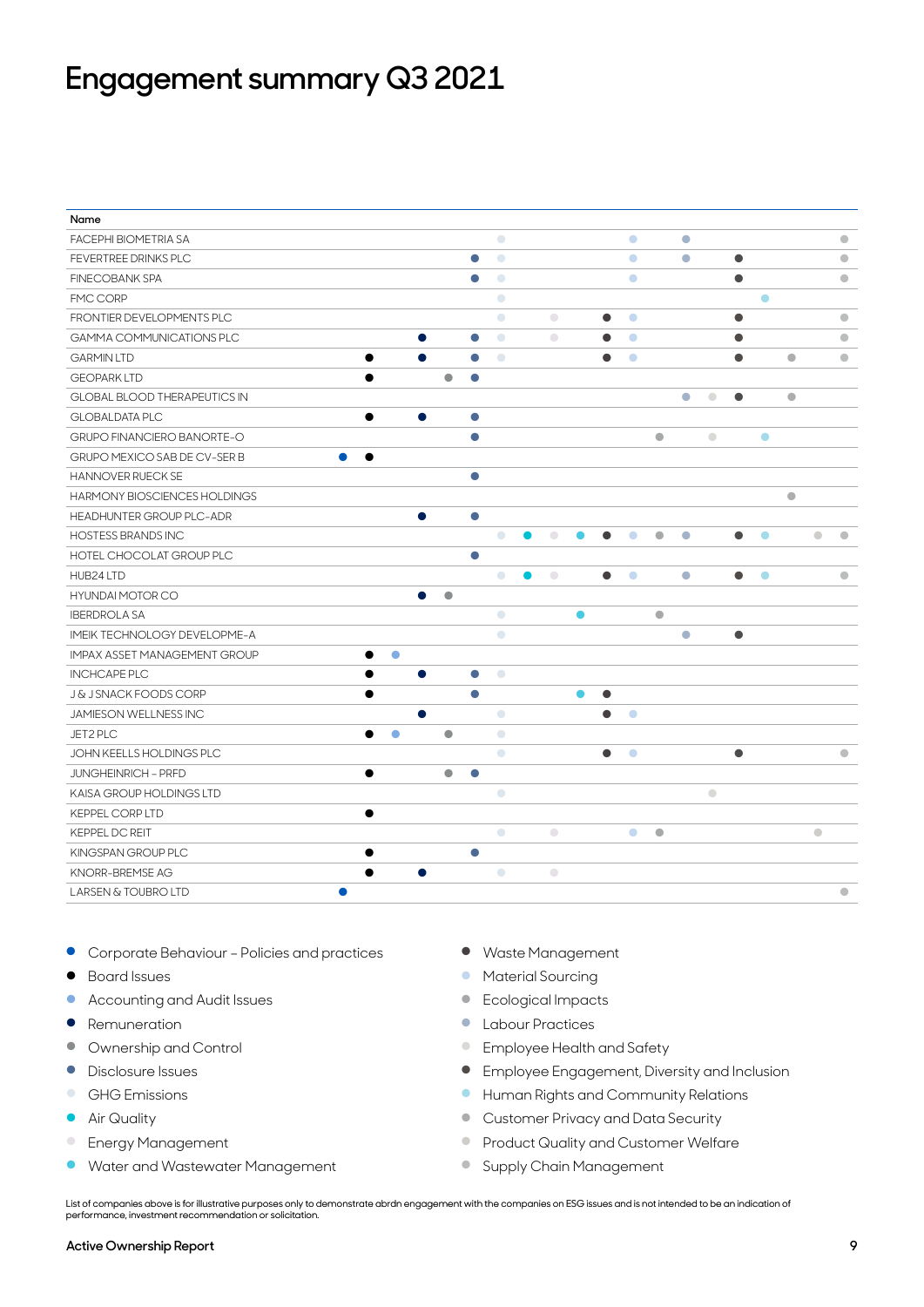| Name                                |                        |           |            |                         |                        |                                                                                                                                                               |           |                         |                              |
|-------------------------------------|------------------------|-----------|------------|-------------------------|------------------------|---------------------------------------------------------------------------------------------------------------------------------------------------------------|-----------|-------------------------|------------------------------|
| <b>LCI INDUSTRIES</b>               | $\bullet$<br>$\bullet$ |           |            |                         |                        |                                                                                                                                                               |           |                         |                              |
| <b>LONGI GREEN ENERGY TECHNOL-A</b> |                        | $\bullet$ |            |                         |                        |                                                                                                                                                               |           |                         | $\bullet$                    |
| <b>LONZA GROUP AG-REG</b>           | $\bullet$              |           | $\bigcirc$ | $\bullet$               |                        |                                                                                                                                                               |           |                         |                              |
| LVMH MOET HENNESSY LOUIS VUI        |                        | ●         |            |                         | $\bullet$              |                                                                                                                                                               |           |                         | $\bullet$                    |
| MJ GLEESON PLC                      |                        | $\bullet$ |            |                         |                        |                                                                                                                                                               |           |                         |                              |
| NEXTERA ENERGY INC                  |                        |           | $\bigcirc$ |                         |                        |                                                                                                                                                               |           |                         | $\bullet$                    |
| NOTRE DAME INTERMED PAR SA          |                        | $\bullet$ |            |                         |                        |                                                                                                                                                               |           | $\bullet$               |                              |
| <b>NOVATEK PJSC</b>                 |                        | $\bullet$ | $\bullet$  |                         |                        |                                                                                                                                                               |           |                         |                              |
| OMEGA GERACAO SA                    |                        | $\bullet$ |            |                         | $\bullet$              | $\bullet$                                                                                                                                                     |           |                         |                              |
| ORPFA                               | $\bullet$              |           | $\bullet$  | $\bullet$               | $\bullet$<br>$\bullet$ | $\overline{\phantom{a}}$<br>$\begin{array}{c} \begin{array}{c} \begin{array}{c} \begin{array}{c} \end{array} \end{array} \end{array} \end{array} \end{array}$ | $\bullet$ | $\bullet$               | $\bullet$                    |
| PETROBRAS - PETROLEO BRAS-PR        |                        | $\bullet$ | $\bullet$  | ●                       | $\bullet$              |                                                                                                                                                               |           |                         |                              |
| PEXA GROUP ITD                      |                        |           |            |                         |                        |                                                                                                                                                               |           |                         | $\bullet$                    |
| PHOENIX GROUP HOLDINGS PLC          |                        |           | $\bigcirc$ |                         | $\bullet$              |                                                                                                                                                               |           |                         |                              |
| RBC BEARINGS INC                    | $\bullet$              |           |            |                         |                        |                                                                                                                                                               |           |                         |                              |
| SAVILLS PLC                         |                        |           |            |                         |                        |                                                                                                                                                               | $\bullet$ | $\qquad \qquad \bullet$ | $\qquad \qquad \blacksquare$ |
| SBERBANK OF RUSSIA PJSC             | $\bullet$<br>$\bullet$ | $\bullet$ |            |                         |                        |                                                                                                                                                               |           |                         |                              |
| SIRIUS REAL ESTATE LTD              |                        | $\bullet$ |            |                         |                        |                                                                                                                                                               |           |                         |                              |
| SKANDINAVISKA ENSKILDA BAN-A        |                        |           | $\bigcirc$ |                         |                        |                                                                                                                                                               |           |                         |                              |
| STANDARD CHARTERED PLC              |                        |           | $\bigcirc$ |                         |                        |                                                                                                                                                               |           |                         |                              |
| TECHTRONIC INDUSTRIES COLTD         | $\bullet$              |           | $\bigcirc$ | $\bullet$               | $\bullet$              |                                                                                                                                                               | $\bullet$ |                         | $\bullet$                    |
| TREX COMPANY INC                    |                        |           | $\bullet$  | $\color{black} \bullet$ |                        |                                                                                                                                                               |           |                         |                              |
| <b>UBISOFT ENTERTAINMENT</b>        |                        |           |            |                         |                        | $\bullet$                                                                                                                                                     | $\bullet$ |                         |                              |
| VALE SA                             | $\bullet$<br>$\bullet$ | $\bullet$ |            |                         |                        |                                                                                                                                                               |           |                         |                              |
| <b>VENUSTECH GROUP INC-A</b>        |                        |           |            |                         |                        |                                                                                                                                                               |           | $\bullet$               |                              |
| <b>VEON LTD</b>                     |                        |           |            |                         |                        |                                                                                                                                                               | $\bullet$ | $\bullet$               |                              |
| YOUGOV PLC                          |                        | $\bullet$ | $\bullet$  | $\bigcirc$              | $\bullet$              |                                                                                                                                                               |           | $\bullet$               | $\bullet$                    |

- Corporate Behaviour Policies and practices Waste Management
- 
- Accounting and Audit Issues Provided a Lateration → Ecological Impacts
- 
- 
- 
- 
- 
- 
- Water and Wastewater Management Supply Chain Management
- 
- Board Issues Material Sourcing
	-
- Remuneration Labour Practices
- Ownership and Control entitled and Safety and Control entitled and Safety entitled and Safety and Safety and Safety
- Disclosure Issues Disclosure Issues Publishing Disclosure Issues Employee Engagement, Diversity and Inclusion
- GHG Emissions example and the Human Rights and Community Relations
- Air Quality Air Quality Air Quality Air Quality Air Quality Air Quality Air Quality Air Quality Air Quality Air  $\sim$  Customer Privacy and Data Security
- Energy Management entitled and the Product Quality and Customer Welfare
	-

List of companies above is for illustrative purposes only to demonstrate abrdn engagement with the companies on ESG issues and is not intended to be an indication of performance, investment recommendation or solicitation.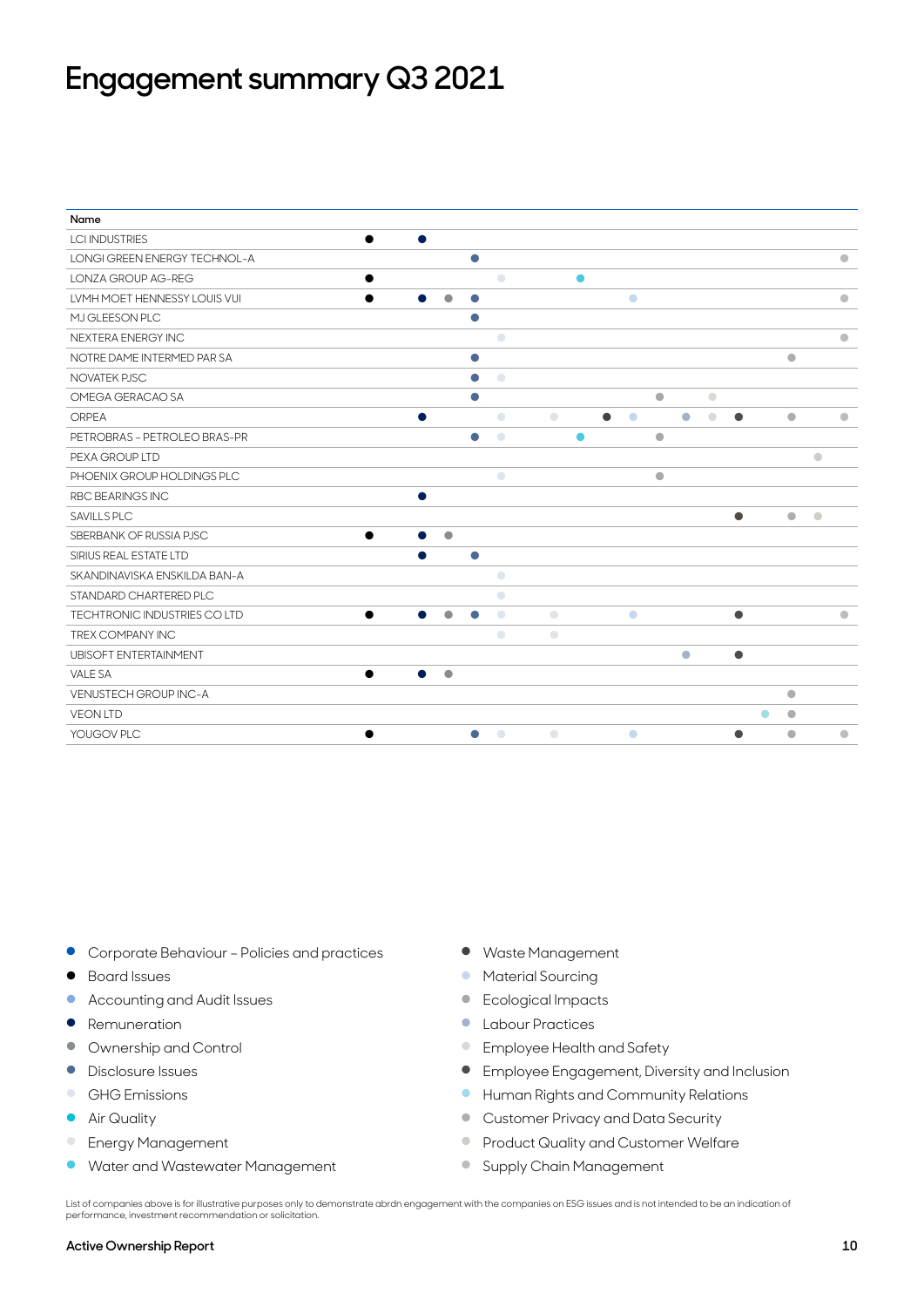

### **Engagement life cycle**

We believe it is important that engagement activities lead to improvements in our investments. This includes the manner in which they manage and mitigate risks. It also informs our investment decisions. We therefore record concerns and issues raised with our investments. We also set timeframes within which we expect our investments to address our concerns. To do this, we have defined the following 'lifecycle' steps for our concerns.

- . **Identify** we have identified specific concerns or issues that we want to raise with those responsible for the investment.
- . **Acknowledge** those responsible for the investment have acknowledged the concern.
- . **Plan** there is a credible plan to address our concerns.
- . **Execute** the investment is executing the plan to address our concerns.
- . **Close** the investment has successfully executed the plan, thereby addressing our concerns.

Using these lifecycle steps, we are able to track how our investments are addressing our concerns and issues. This, in turn, feeds into our overall analysis and investment decision-making.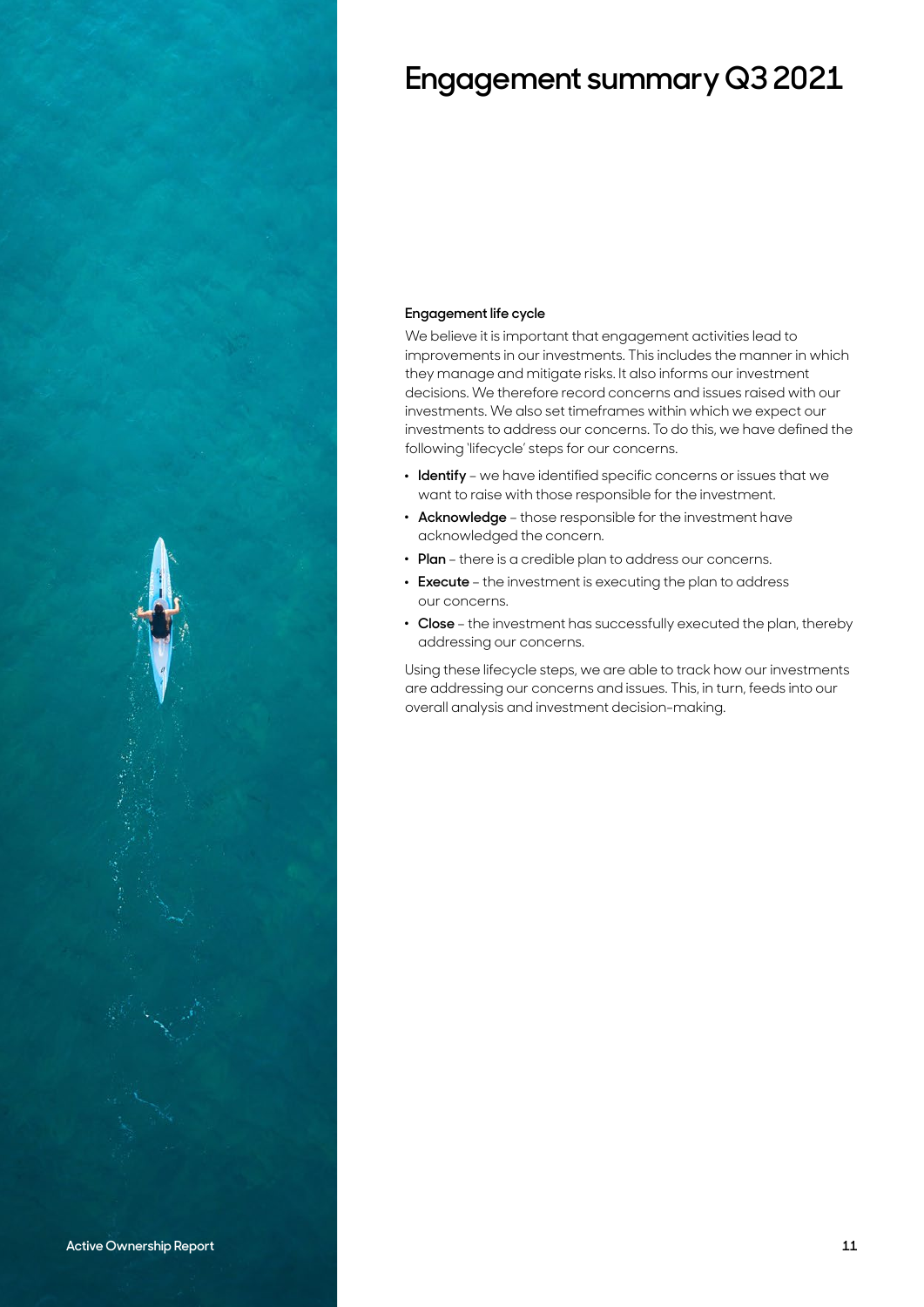## <span id="page-11-0"></span>**Morrisons**

### **Ben Holden**

Stewardship Manager

Morrisons is the fourth-largest supermarket chain in the United Kingdom. It was founded in 1899 and employs 110,000 people. Being a household name, Morrisons naturally attracts heightened press attention and public interest. This has been the case over the last year due to its remuneration report being voted down at the 2021 Annual General Meeting (AGM) and its subsequent, high-profile takeover battle.

We previously engaged with Morrisons in 2020 ahead of its AGM to explain we would vote against the remuneration policy. For one thing, we could not identify a credible plan to bring executive pensions in line with those of the wider workforce by 2022. However, the company later confirmed that incumbent executive pensions would be brought in line by the end of 2022.

In spite of this, there were further pay-related issues this year. The remuneration committee decided to adjust targets retrospectively under the annual bonus and longterm incentive plan to remove the costs associated with COVID-19. We responded, explaining that we would vote against the remuneration report, which drew a 70% vote against.

Additionally, we voted against the report and accounts due to insufficient board gender diversity. Our voting policy is aligned with the targets set out by the Hampton-Alexander Review of 33% female board representation by 2020.

We generally vote against the chair of the nomination committee when companies do not meet this target, or lack a credible reason for not doing so and quickly addressing the issue. In this instance, we voted against the report and accounts in order to avoid further disturbance to the business during a turbulent year as the chair of the nominations committee is also the chair of the board.

#### **Andrew Mason**

Stewardship Director, ESG Investment

Upon engaging further with the company, it is encouraging that the gender diversity imbalance is a priority for the board to address. However, it is clear that the remuneration committee stand by its decision to adjust targets. As a result, we would have been minded to take voting action against the remuneration committee chair at next year's AGM if the company were not likely to become a private entity soon.

Morrisons has been subject to a takeover bid since early summer. We engaged with the company about the board's approach to the takeover bidding, and were satisfied that the board's handling of the process ensures the business is valued appropriately and that there is sufficient competition.

We spoke about concerns for stakeholders as a result of a potential takeover. Our principal ESG concerns regarding the deal relate to employees, and notably job and pension security. These could be adversely impacted if a successful bidder decides to strip assets and increase leverage. We learned that the board has focused on protecting employees and their pensions. We also learned that the board is comfortable that the intention lists from both potential bidders do this and support management's current long-term strategy.

We were largely content with our engagement with Morrisons. We will monitor the bidding process and any changes to proposals particularly with regard to employees — before we decide whether to tender our shares. While we spoke with the company about the equal pay for equal work case, we plan to follow up to gain more detail.



**Key driver** Internal mandate





#### **Topic(s)**

Labour management corporate governance

**Engagement lifecycle status**

Plan

#### **Issue**

Employee welfare, remuneration, ownership and control

#### **ESG impact on investment thesis**

Investment view unchanged

**"The board has focused on protecting employees and their pensions."**

Company is chosen for illustrative purposes only to demonstrate our ESG Investmen  $\overline{\rm{o}}$ cess and is not intended to be an indication of performance, investment recommendation or solicitation.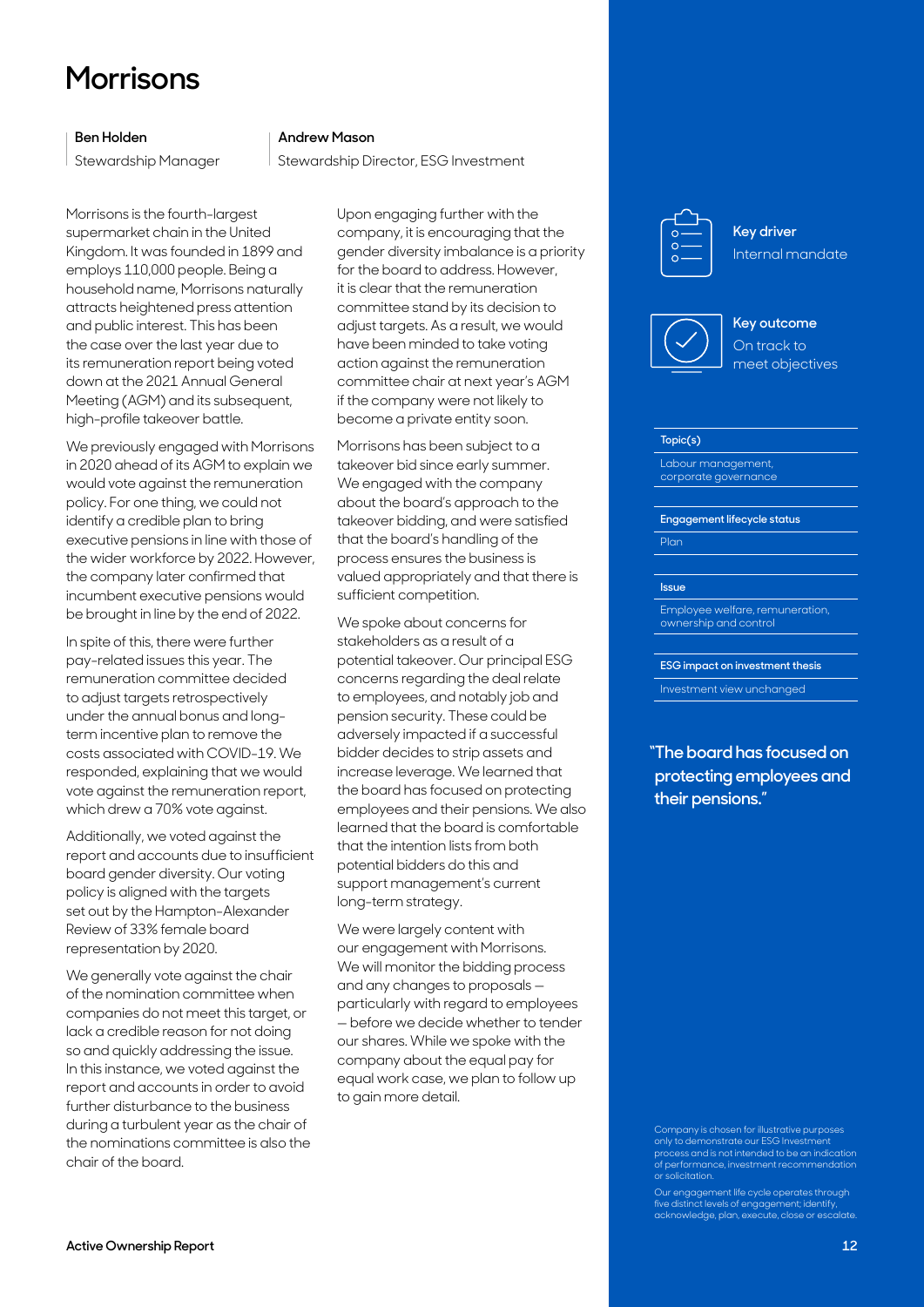## <span id="page-12-0"></span>**Impax Asset Management**

#### **Tzoulianna Leventi**

Investment Analyst

#### **Amanda Yeaman**

Investment Director

It was listed in London's Stock Exchange's Alternative Investment Market (AIM) in 2001. Impax Asset Management's investment philosophy differentiates it from other asset managers. Impax's process is driven by investments in assets best placed to benefit from the sustainable economy and the transition towards a viable world. As the company is at the forefront of ESG investing, particular focus is placed on sustainability themes such as environmental pollution, resource scarcity, human rights and others.

We engaged with Impax Asset Management as part of our ongoing engagement process to discuss and learn more about the company's ESG initiatives and their agenda. We were pleased to see that the company is placing a lot of importance on ESG considerations not only through their investments but also within their own "household". The meeting was positive, reflecting the good ESG quality and transparency of the company. We discussed various aspects such as Sustainable Finance Disclosure Regulation (SFDR), Diversity and Inclusion (D&I) and talent acquisition.

On SFDR, we focused on their transition and the relevant due diligence required. The company is well placed with advanced reporting and thus there were no compliance concerns. In fact, we see this as a short-term competitive advantage for Impax Asset Management, as this is the domain of expertise with vast array of opportunities. D&I, talent acquisition and development are topics where we had an extensive discussion. Impax is seeking to improve its D&I policy by focusing on a comprehensive plan to enhance and better incorporate D&I into the whole business. This is something we encouraged and we will be looking to track the progress of over time.

Finally, due to the increasing capital inflows into the sustainable investment space, there is a growing demand for associated talent. In response, the company has intensified its recruitment process for middle/ junior level employees and increased junior staff training to support their development and growth.

Overall, the responses we received from management were satisfactory, reflecting the niche positioning of the company. They hold the underlying portfolio of companies to a higher standard than they hold themselves but aim to work through that and evolve rapidly despite the small size of the business. In our view, the increased focus and development of D&I (specifically the comprehensive plan to better incorporate this into the group at all levels) could allow Impax Asset Management to enhance their ESG profile further and continue being one of the leading companies in the industry.



**Key driver** Internal mandate





#### **Topic(s)**

Human rights – further D&I enhancement

#### **Engagement lifecycle status**

Execute – the investment is executing the plan to address our concerns.

#### **Issue**

D&I

Labour practices

#### **ESG impact on investment thesis**

The strong investment thesis is enhanced from the meeting and will be further supported if the new milestone is met.

### **"The investment philosophy of Impax Asset Management is its uniqueness and differentiating factor from other asset managers"**

Company is chosen for illustrative purposes only to demonstrate our ESG Investmen  $\overline{\rm{o}}$ cess and is not intended to be an indication of performance, investment recommendation or solicitation.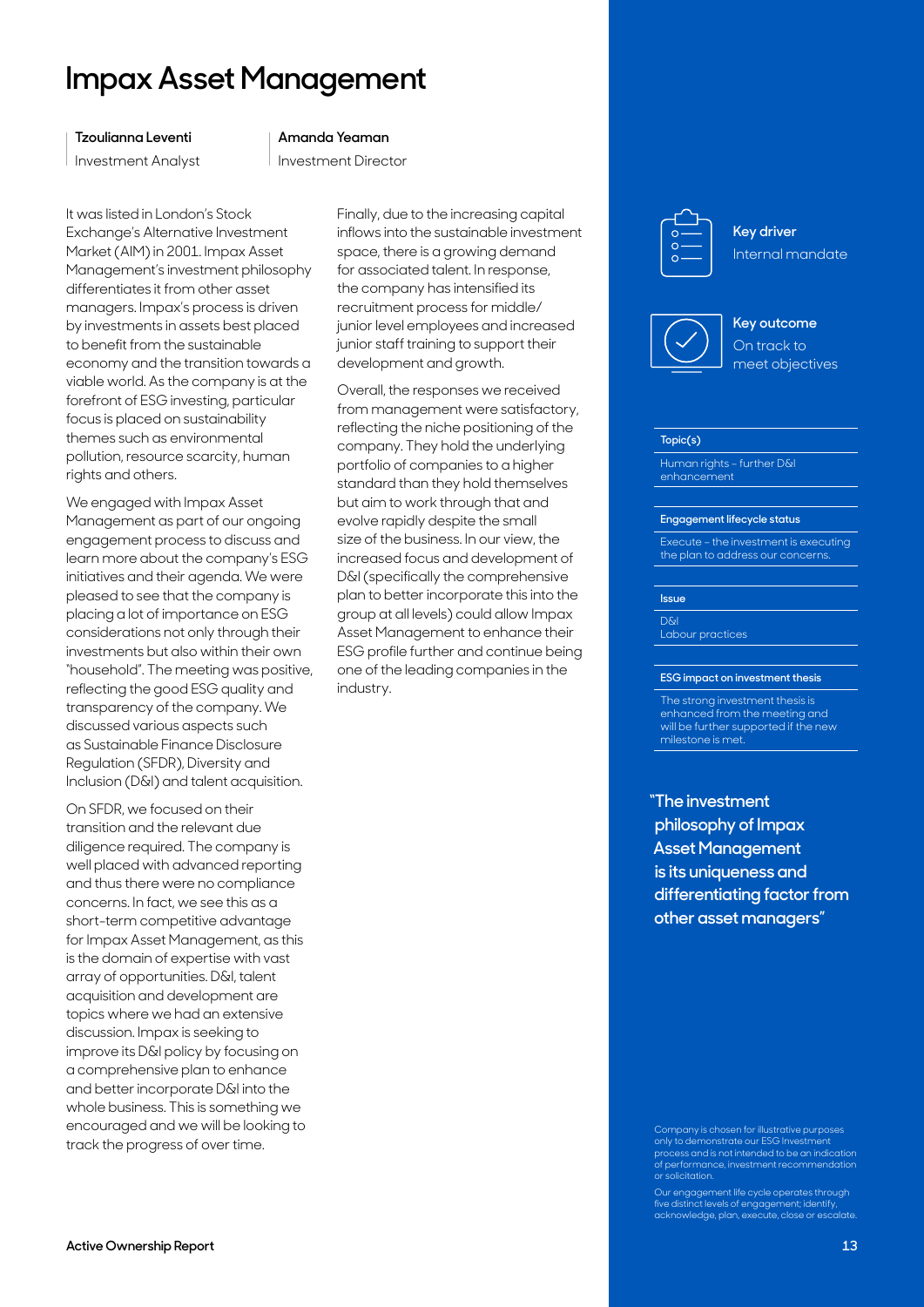## <span id="page-13-0"></span>**Fevertree**

#### **Peter Silver**

Investment Analyst

#### **Georgina Cooper**

Investment Manager

Fevertree is a premium tonic producer that has disrupted the softdrinks market over the past decade. Today it is a leading brand in premium mixers internationally.

We have engaged with Fevertree over several years, largely due to it being routinely flagged as a low-scoring company in terms of its ESG rating. Our internal research capabilities and corporate access allows us to gain a better understanding of the key ESG risks and opportunities our invested companies face, and we believe that by working closely with Fevertree, we can help improve its sustainability disclosure to the market, and open up the company to a wider capital pool.

This year, the company put in place a sustainability team and announced the launch of a new sustainability framework across three key "roots". These include ingredients, environment and fighting malaria, along with five "branches", covering climate, circular economy, conservation, communities and colleagues. This is very much the start of Fevertree's journey, and we learned from our engagement about the key focus the company has placed on its carbon footprint and reduction targets that have been implemented.

As Fevertree continues to grow its distribution base, being able to monitor and actively reduce its overall carbon footprint becomes increasingly important. It has now fully mapped its scope 1, 2 and 3 emissions and put in place Science-Based Targets of reducing both scope 1 and 2 emissions by 50% by 2030 and scope 3 emission intensity every year. Fevertree is also proud to announce that it will be the first mixer brand to be carbon neutral in the UK and it has committed to achieving carbon neutrality globally by 2025. Expansion of its distribution network in the US will also help it reduce harmful emissions from shipping.

Another key area of risk for the company is its supply-chain management, particularly from sourcing key ingredients from countries deemed a higher risk, such as the Democratic Republic of Congo and the Ivory Coast. At our most recent engagement, we learned about Fevertree's investment into a new internal system for managing supply-chain risk. This centralised platform provides robust oversight of all its suppliers. This includes regular reporting and due diligence, audits, and liaising with dedicated local teams who can also undertake unannounced visits and checks. We have encouraged the company to disclose more detail about the scope of audits, as well as any findings and actions being undertaken.

We feel that these initial steps that have been taken show some positive momentum from the company, especially where it may lack the same level of resource available to some of the larger companies with which we would routinely engage. We look forward to continuing to work closely with Fevertree as it rolls out more areas of its sustainability framework.



**Key driver** Internal mandate





#### **Topic(s)**

Climate change Labour management

**Engagement lifecycle status**

Plan

#### **Issue**

Improved disclosure and strategic alignment

#### **ESG impact on investment thesis**

Ongoing improvement to disclosure and targets being put in place

**"As Fevertree continues to grow its distribution base, being able to monitor and actively reduce its overall carbon footprint becomes increasingly important."**

Company is chosen for illustrative purposes only to demonstrate our ESG Investmen  $\overline{\rm{o}}$ cess and is not intended to be an indication of performance, investment recommendation or solicitation.

Our engagement life cycle operates through five distinct levels of engagement; identify, acknowledge, plan, execute, close or escalate.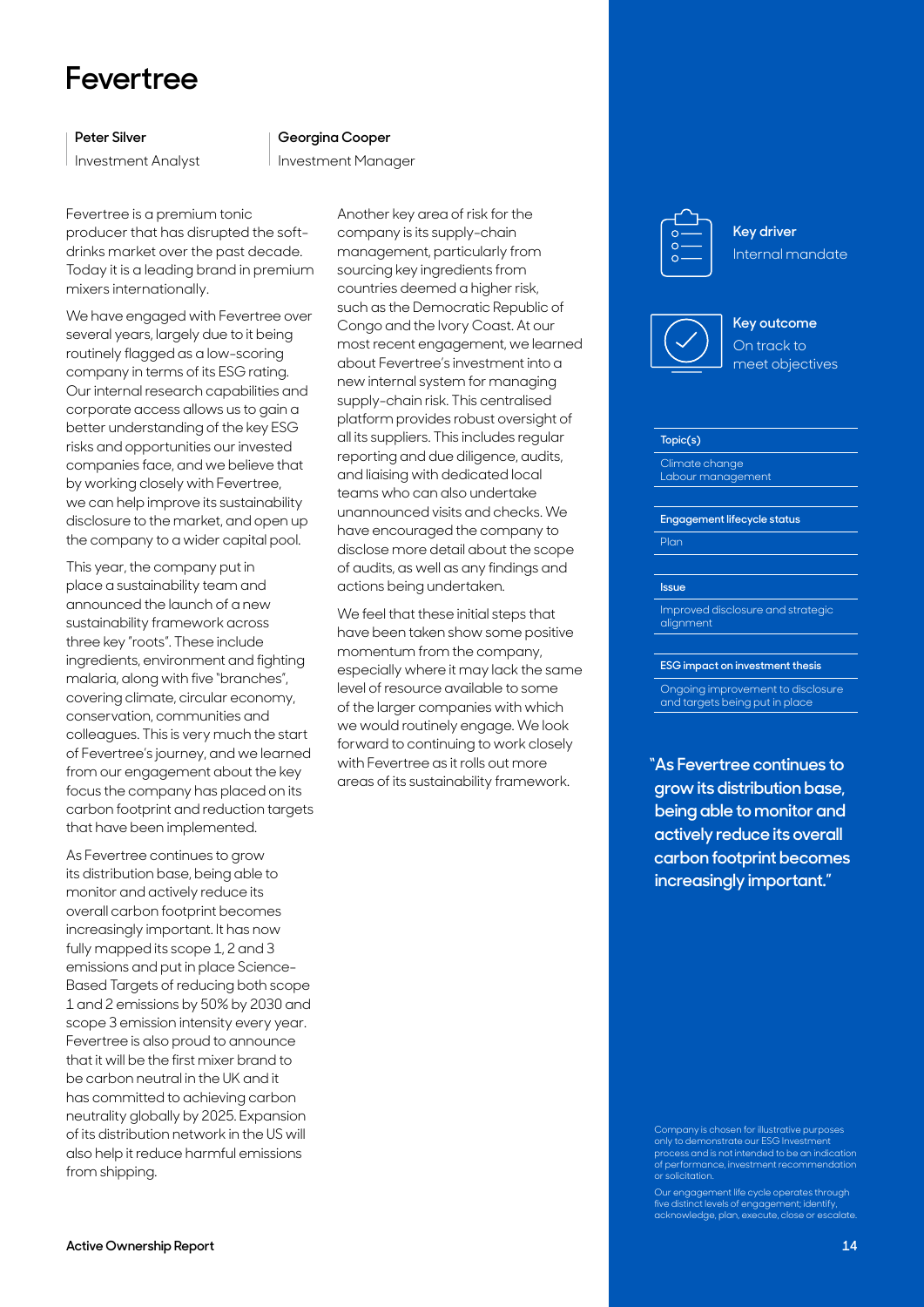# <span id="page-14-0"></span>**LVMH**

### **Stuart Riddick**

Stewardship Analyst

#### **Ian Hewett**

Investment Director

LVMH is a group of luxury brands with global reach. It is headquartered in Paris and comprised of numerous "Maisons" that sell high-quality, luxury products, such as Moët and Chandon, Luis Vuitton and TAG Heuer. It is the only group to operate across all of the major sub-sectors of the luxury market, with maisons active in wines and spirits, fashion and leather, perfumes and cosmetics, and watches and jewellery. The group is controlled by the Arnault family, which holds just over 47% of shares but exercises approximately 63% of voting rights.

A key purpose of the meeting was to discuss a range of governance matters, including areas where we voted against LVMH at its AGM. The influence of our votes is constrained by the Arnault family's majority voting rights. This makes engagement all the more important as we seek to protect the interests of our clients.

At the 2021 AGM, we voted against the re-election of a director, the approval of related party transactions (RPTs), and numerous remuneration resolutions. We have concerns about the composition of the Board and its committees, particularly in relation to independence. Low levels of board independence can limit the consideration given to minority shareholder interests and diminish objective oversight of management. This feeds into concerns that we have regarding a lack of transparency in the approval process for RPTs and the use of variable remuneration targets that appear to be insufficiently stretching. LVMH is comfortable with the existing composition of the Board, but the group was open to our suggestions for improving transparency around RPT disclosure. We urged the group to refresh the Board's membership and bolster mechanisms for the consideration of minority shareholder perspectives more broadly. We also advised that we would vote against several incumbent directors with long tenures

if they were proposed for re-election at the end of their terms.

This meeting also allowed us to revisit a discussion about responsible sourcing and supplychain management that took place earlier in the year. Scrutiny of supply chains and sourcing practices has grown and apparel companies have been under the spotlight since the Rana Plaza disaster in 2013. Nonetheless, social issues — from working conditions to allegations of forced labour — continue to arise with damaging effects for the workers and companies involved. Awareness of negative environmental impacts, such as greenhouse gas emissions, water consumption and water pollution, has also increased.

In late 2020, LVMH launched its wide-ranging LIFE360 sustainability plan, which confronts many of these risks. We were particularly interested in the objective to achieve 100% traceability of the strategic supply chain by 2030. Without traceability, companies cannot adequately assess and reduce their risk exposure. LVMH explained in more detail how it would seek to achieve this aim and we look forward to annual updates on its progress. We encouraged LVMH to pursue this objective vigorously and to enhance its public disclosures to provide greater assurance that risks are being effectively managed. After the meeting we shared examples of good practice from other companies that could help to inform the next steps taken by LVMH.

We will monitor progress towards the milestones set at this meeting and intend to engage with LVMH again in early 2022. This will allow us to discuss its sustainability programmes in more detail after the first annual update and to follow up on various governance matters before casting our votes at the 2022 AGM.



**Key driver** Internal mandate





#### **Topic(s)**

Corporate governance, human rights and stakeholders, environment

**Engagement lifecycle status**

Plan

#### **Issue**

Board issues, remuneration, ownership and control, disclosure, supply-chain management, materials resourcing

#### **ESG impact on investment thesis**

Investment thesis will be enhanced if milestones are met

**"We have concerns about the composition of the Board and its Committees, particularly in relation to independence."**

Company is chosen for illustrative purposes only to demonstrate our ESG Investmen  $\overline{\rm{o}}$ cess and is not intended to be an indication of performance, investment recommendation or solicitation.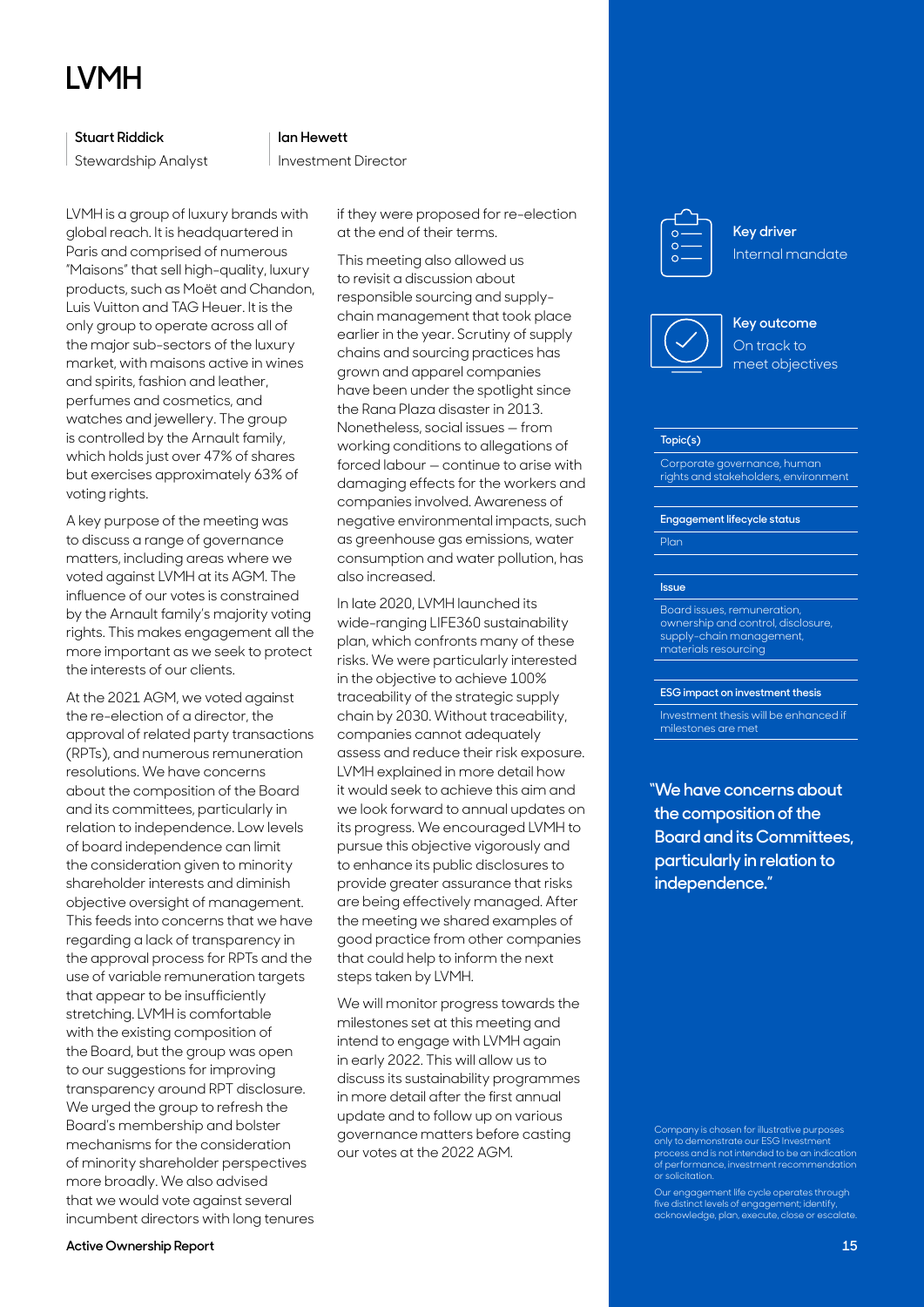## <span id="page-15-0"></span>**BMW**

**Kathleen Dewandeleer** 

Stewardship Manager

#### **Felix Freund**

Head of European Credit and Aggregate

The company has put sustainability at the core of its strategy.

The car sector is undergoing a transition away from Internal Combustion Engines (ICE) towards battery-powered Electric Vehicles (EV). Different topics are at play: future amounts of capex, which will be higher, the inflection point when it becomes profitable for car companies to produce and for the consumer economical to buy an EV, performance of the batteries, sourcing of the raw materials which are limited, etc. What however will remain important is all aspects of ESG when assessing car stocks.

BMW was part of a sector engagement where approaches to ESG were considered with a particular focus on the transition to electric vehicles. BMW is a premium car manufacturer based in Germany. EVs represented 8.3% of the car fleet in 2020. BMW is delivering to the global differences in demand with a wide range of products and drivetrains. Its strategy is that by the end of 2022 each German vehicle plant will be producing at least one fully electric vehicle. By 2025, EVs will represent at least 25% of sales volume. BMW also sees potential in fuel cells and is supporting the creation of hydrogen cells in Germany. A small series of BMW I Hydrogen NEXT is planned for 2022.

BMW has halved CO2 emissions between 1995 and 2020. Its plants source worldwide exclusively green energy. In July 2020 it introduced its integrated sustainability strategy with Science Based Targets for the first stage up to 2030. It is reducing its carbon footprint along the entire value chain, with the aim to reduce CO2 to 2019 levels. This will be achieved through innovation and not offsets. . Targets are reducing CO2 by 80% in production, 40% during the use phase and at least 20% in the supply chain.

With the transition to EVs will come a reduction in workforce. Reduction in headcount will be led as much as possible through natural attrition. Transition to e-mobility has been part of its business for the last 10 years. The company is in continuous discussion with the Unions to manage the transition. Training programmes are ongoing and where possible it is re-training employees. Although a reduction of the workforce is taking place it is also hiring staff with a focus on certain technologies.

As a German based company BMW has a dual Board structure, with the family still significant shareholders in the company but have steered the company successfully. One could argue that the Governance score is penalising BMW due to this structure. Diversity at the Supervisory Board is at 35% with the aim to increase this share also at management level to 20%.

We will continue to monitor employee management and BMW's relationship with the unions, climate change and more specifically sourcing of materials and supply chain management.



**Key driver** Internal mandate





#### **Topic(s)**

Climate change Labour management

**Engagement lifecycle status**

Plan

#### **Issue**

GHG emissions business model resilience Labour practices

#### **ESG impact on investment thesis**

Improves ESG investment view

**"The company has put sustainability at the core of its strategy."**

Company is chosen for illustrative purposes only to demonstrate our ESG Investmen  $\overline{\rm{o}}$ cess and is not intended to be an indication of performance, investment recommendation or solicitation.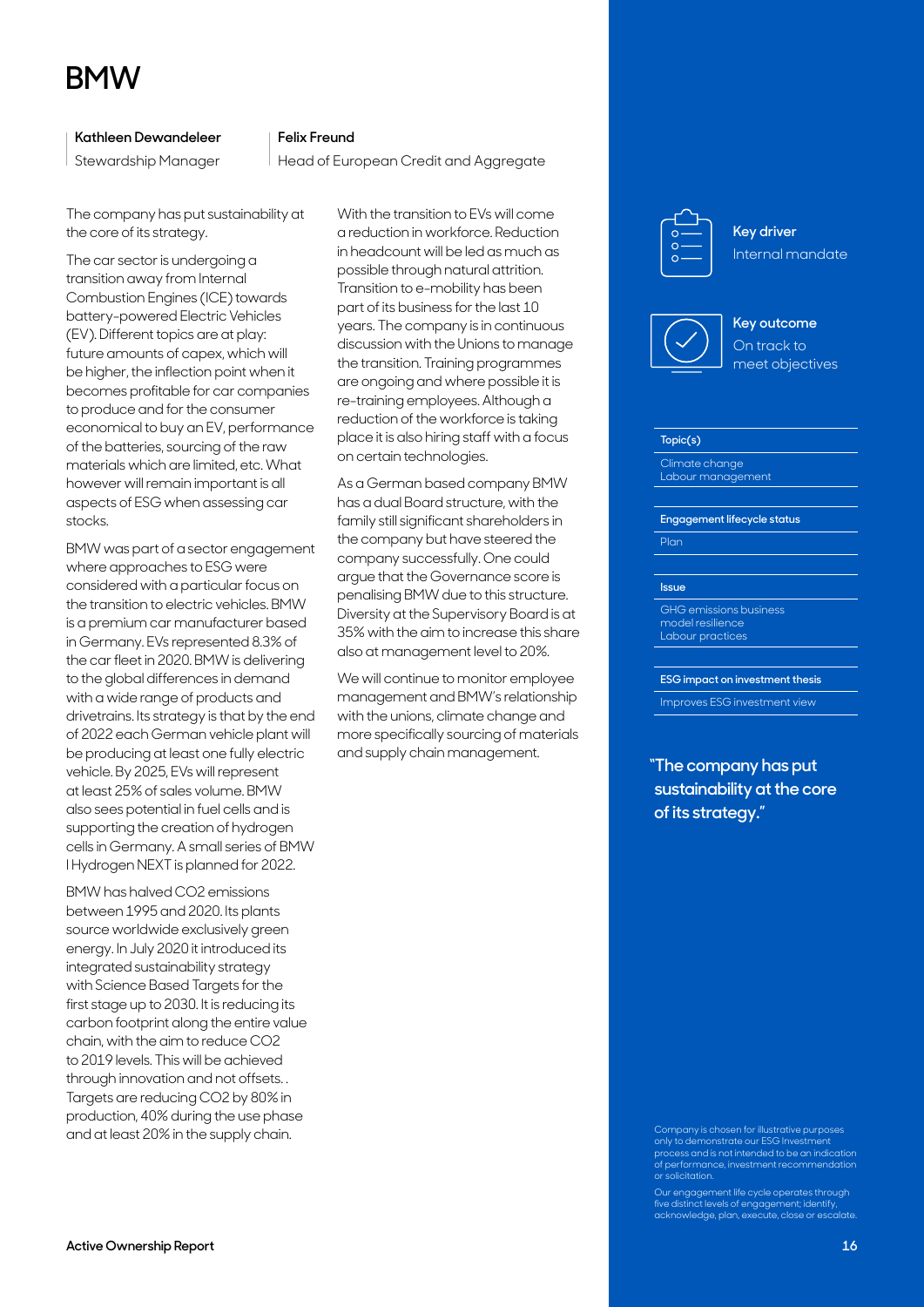## <span id="page-16-0"></span>**Philip Morris**

### **Fionna Ross**

Senior Analyst – Responsible Investing

### Philip Morris is a leading international tobacco company that produces, sells, distributes and markets branded cigarettes and tobacco products. The company sells cigarettes in more than 175 markets and holds the number one or two positions in many of these markets.

Investment in tobacco is amongst the most debated, divisive and sensitive issues within the sustainable-investing spectrum. Negative consumer health implications of cigarettes is well documented and tobacco companies have faced multiple, growing headwinds in recent years, including increased pressure and scrutiny around product safety, and declining cigarette sales as consumers become more health conscious. In addition, a growing number of countries have enacted plain packaging laws which restrict the use of branding.

We have had multiple engagements with Philip Morris over the years, given the materiality of risks, and we continue to monitor its management of these risks. Previous engagements have focussed on how the company manages its supply-chain risks, and we have been satisfied by both the company's efforts and transparency in addressing such industry-wide challenges.

During our most recent engagement, we focused on Philip Morris' efforts to transition smokers to reduced risk products (RRPs), as well as longerterm efforts to diversify away from nicotine products. To address these challenges, the company has taken on the role of transforming the industry from the use of combustibles to a smokeless, reduced-risk world by embedding tobacco-harm reduction into its business model. Philip Morris is the only tobacco company to have stated objectives to move away from cigarettes and, in line with regulators, is working to phase out the product over the next 10-15 years in a manner that does not give rise to illicit cigarettes.

### **Stephanie Moore**

Investment Analyst, US Equities

> Despite worldwide regulations, taxation and education on the harmful effects of smoking, the World Health Organization estimates there will still be one billion smokers by the year 2025. Rather than simply selling its cigarette business and passing the problem on to competitors who could in turn try to grow the business, Philip Morris has set a target of 50% revenue generation from smoke-free products by 2025. The company also aims to switch 40 million smokers, half of which would come from developing nations, to RRPs.

> We fully acknowledge the social damage that tobacco companies have created and have debated widely our position in holding these companies over the years. However, with the current transformation of the product portfolio to RRPs and the recent acquisitions made to generate "beyond nicotine" revenues, we feel comfortable that Philip Morris is taking the right steps to address the key issue — the health of 1 billion smokers globally. In addition, the company demonstrates a willingness for engagement with stakeholders. Plus, its commitment to working with third-party industry experts to develop policies consistent with best practices, set clearly defined targets and report regularly on progress, as well as setbacks, in reaching these goals provides us with transparency needed to fulfill our objective of continued and productive engagement.

The company's comprehensive ESG framework that addresses portfolio transformation as well as other risks that we view as key — such as human and labour rights in the supply chain and water stewardship — were all factors in the decision to upgrade the ESG rating for the company over the period.

Please see **[attached](https://www.abrdn.com/docs?editionId=d3d8c23a-281e-4895-bb81-e8cf7fe0fbc8)** abrdn's position statement on tobacco.



**Key driver** Internal mandate



**Key outcome** On track to meet objectives

#### **Topic(s)**

Human rights and stakeholders

**Engagement lifecycle status**

Acknowledge

#### **Issue**

Product quality safety

**ESG impact on investment thesis**

Reinforces

**"Philip Morris is the only tobacco company to have stated objectives to move away from cigarettes and, in line with regulators, is working to phase out the product over the next 10-15 years."**

Company is chosen for illustrative purposes only to demonstrate our ESG Investment process and is not intended to be an indication of performance, investment recommendation or solicitation.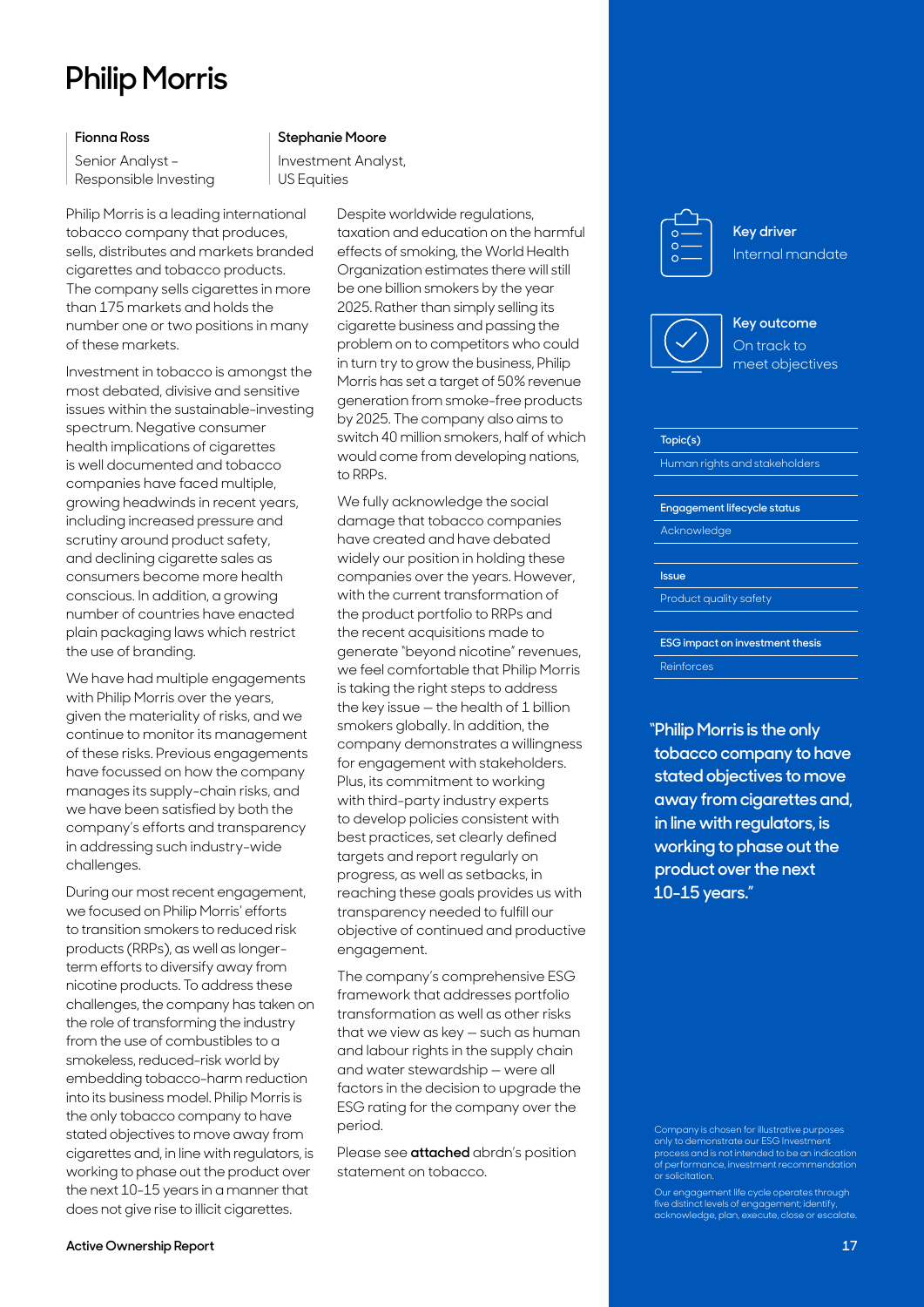## <span id="page-17-0"></span>**General Motors**

#### **Andrew Mason**

Stewardship Director, ESG Investment

General Motors (GM) is one of the world's largest automotive manufacturers. It is listed in the US and has a global footprint, with more than 150,000 employees. As part of our ongoing engagement with the auto sector, we engaged with GM to discuss a range of ESG factors.

We questioned how the company is ensuring diversity and inclusion within its business. GM advised that its CEO, Mary Barra, recently commissioned an Inclusion Advisory Board to consult GM's senior leadership board to achieve an inclusive culture globally. The company has also appointed a new Chief of Diversity, Equity and Inclusion to oversee the implementation. Efforts include the launch of its "Be inclusive" programme and commitment to the "OneTen" programme designed to hire 1 million Black Americans over the next 10 years. It has also become a member of the Gender and Diversity KPI Alliance (GDKA). As a member, the company has committed to measure board and employee representation and pay equality ratios.

We encouraged the company to publicly disclose its EEO-1 data, a reporting requirement based on demographic workforce data. Although this information is reported annually to the US Equal Employment Opportunity Commission, it is not in the public domain and abrdn has produced a public statement calling on all US-listed companies to release the information. GM welcomed our suggestions and has committed to disclosing the data in 2022.

We questioned what steps the company is taking to transition toward EVs. The company highlighted the creation of manufacturing sites dedicated to EV production, including an investment of USD\$2.2 billion in an assembly plant entirely focused on EV production and plans for a further USD\$2 billion in an additional site. These projects form part of a capital allocation of USD\$27 billion

### **Bill Bellinzoni**

Head of US Investment Grade Research, Fixed Income

> toward EVs and autonomous vehicles programmes between 2020 and 2025. The company stated that it aims to become carbon neutral in all global products and operations by 2040. GM's targets are aligned with science-based targets (SBTi) consortium, which has also approved GM's commitment to reduce absolute Scope 1 and 2 Green House Gas GHG emissions of operations by 71% by 2035.

We are supportive of these efforts. However, we believe that within the auto sector we see a shift in carbon footprint and impact from use of product to the sourcing of material to produce products. GM advised that it is assessing its supply chain and we have encouraged the company to apply greater focus on its upstream supply chain to measure both environmental and social issues. The company has advised that this is an area it will consider.

We questioned how the company will manage job losses as a result of the shift from internal combustion engines (which are more resource intensive) to the production of EVs. The company has produced various training programmes and initiatives to support the transition. GM works with 33 unions globally, representing approximately 64% of its global workforce which are covered by collective bargaining agreements.

This was a positive meeting with GM and has given us greater confidence in the company's approach to ESG, specifically its aims to reduce its environmental impacts and initiatives to support employee wellbeing. We will continue to track progress and believe that upstream supplychain risk and the need to reduce the number of employees will present future challenges.



**Key driver** Internal mandate





#### **Topic(s)**

Climate change Labour management

**Engagement lifecycle status**

Plan

#### **Issue**

GHG emissions business model resilience Labour practices

**ESG impact on investment thesis**

Improves ESG investment view

**"We have greater confidence in the company's approach to ESG, specifically its aims to reduce it environmental impacts and initiatives to support employees."**

Company is chosen for illustrative purposes only to demonstrate our ESG Investmen  $\overline{\rm{o}}$ cess and is not intended to be an indication of performance, investment recommendation or solicitation.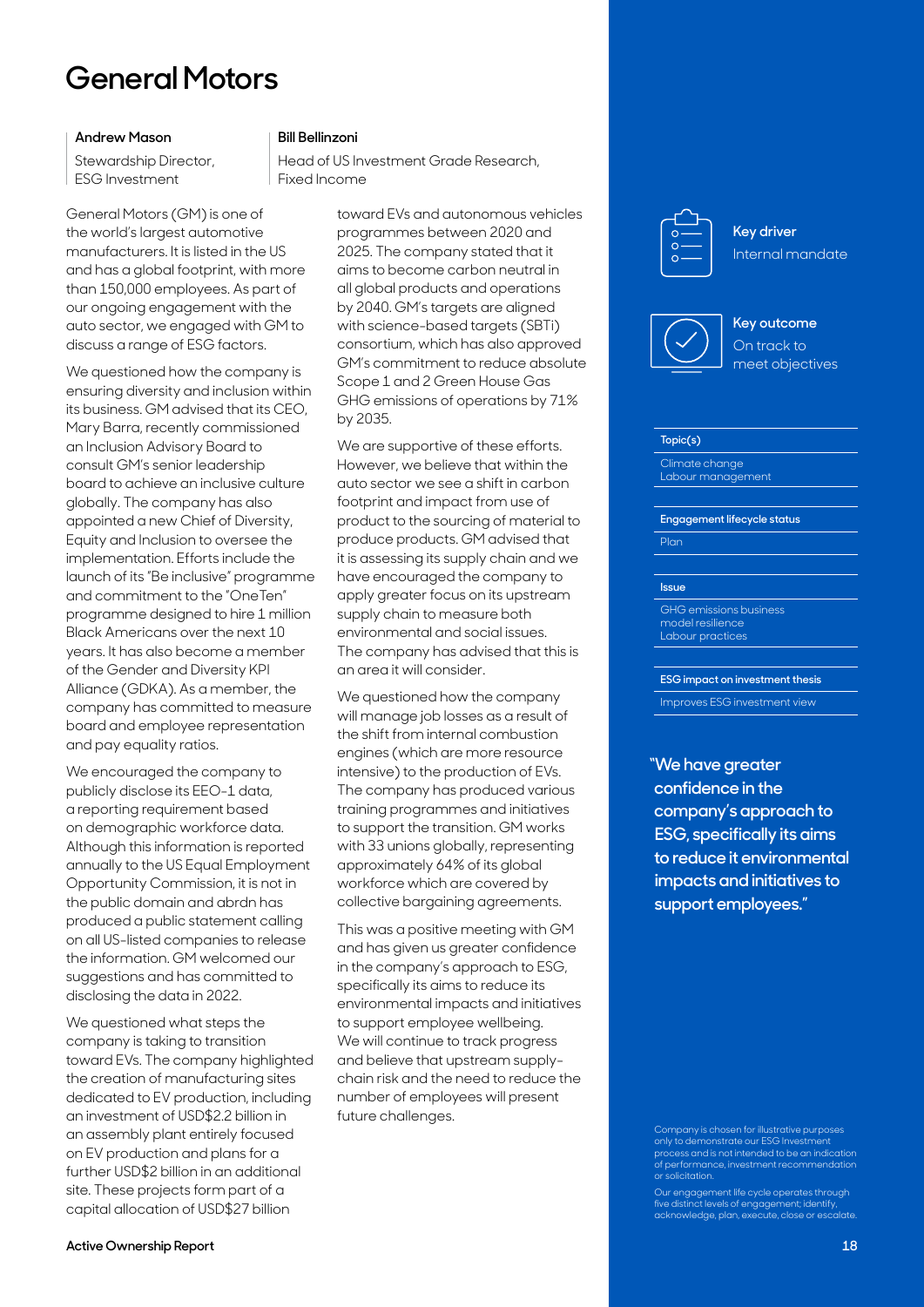# <span id="page-18-0"></span>**PLN**

#### **Nicole Lim**

Investment Analyst

We recommended PLN to further demonstrate credibility on energy transition plans through improvements such as building internal dedicated climate change expertise, conducting climate change scenario analysis and disclosing in line with the TCFD.

Perusahaan Perseroan (Persero) PT Perusahaan Listrik Negara ("PLN") generates, transmits, and distributes electricity in Indonesia. The Indonesian state-owned company develops electricity infrastructure such as transmission networks, substations, and distribution networks, as well as increase installed capacity for power supply.

As of December 2020, PLN has a total installed capacity of 63.3GW, of which 64% is coal, 23% is natural gas, 9% is renewables (hydroelectricity and geothermal), and 4.8% is diesel. PLN has also recently announced a series of energy transition targets – which includes increasing renewable capacity to 23% by 2025, a commitment to no new coal plants after 2030 and plans to exit coal by 2056. This is on the back of Indonesia's Paris Agreement target of carbon neutrality by 2060. The company has also published a Statement of Intent on Sustainable Financing in November 2020, and is looking to issue its debut green and/or sustainable bond to finance energy transition activities.

When asked about the energy transition plans, representatives from the Climate Change Management Unit reiterated commitments described above, recognising also the shifting investor expectations and risks around climate change and coal. We questioned if there might be any room to enhance ambition on these targets, and in response, PLN referred to potential updates to Indonesia's national commitments at COP26. Noting this, we recommended PLN to further demonstrate credibility through improvements such as building internal dedicated climate change expertise, conducting climate change scenario

#### **Andrew Mason**

Stewardship Director, ESG Investment

analysis and disclosing in line with the TCFD.

Aside from climate change, we also engaged PLN on its exposure to other environmental risks, particularly on water risks. The company noted that management of water impacts are done largely in line with the PROPER assessment scheme (Indonesia's national environmental reporting initiative). As part of the PROPER assessment, PLN directly monitors performance of environmental factors across 23 PLN-owned units, which accounts for 42% of PLN's own installed capacity (excluding IPPs). The company noted that ESIAs are required for projects, and are often conducted in line with international standards such as the IFC Performance Standard and the World Bank's Environmental and Social Framework. PLN's integrated management systems are also ISO 14001 aligned.

Given PLN's size and influence beyond the above select units, we see areas of improvement for PLN to better manage environmental risks, particularly on location-specific risks such as water (i.e. flooding, pollution). We suggested for PLN to expand its scope of monitoring to cover all units and power facilities, and where relevant, to clarify any assumptions and methods used in data collection and reporting.

Despite some gaps in PLN's overall ESG management, we are encouraged by the company's openness to engage and align with investor's expectations. The Climate Change Management Unit were well-informed and receptive to our suggestions and feedback.We will review PLN's overall improvements in ESG management and monitor energy transition plans closely, particularly as PLN firms up its sustainable finance framework and seeks to finance energy transition activities.



**Key driver** Internal mandate





#### **Topic(s)**

Climate Change

#### **Engagement lifecycle status**

Execute Identify

### **Issue**

GHG Emissions Wastewater management, ecological impacts

**ESG impact on investment thesis**

Maintains investment view

**"We questioned if there might be any room to enhance ambition on [energy-transition] targets, and in response, PLN referred to potential updates to Indonesia's national commitments at COP26."** 

Company is chosen for illustrative purposes only to demonstrate our ESG Investmen  $\overline{\rm o}$ cess and is not intended to be an indication of performance, investment recommendation or solicitation.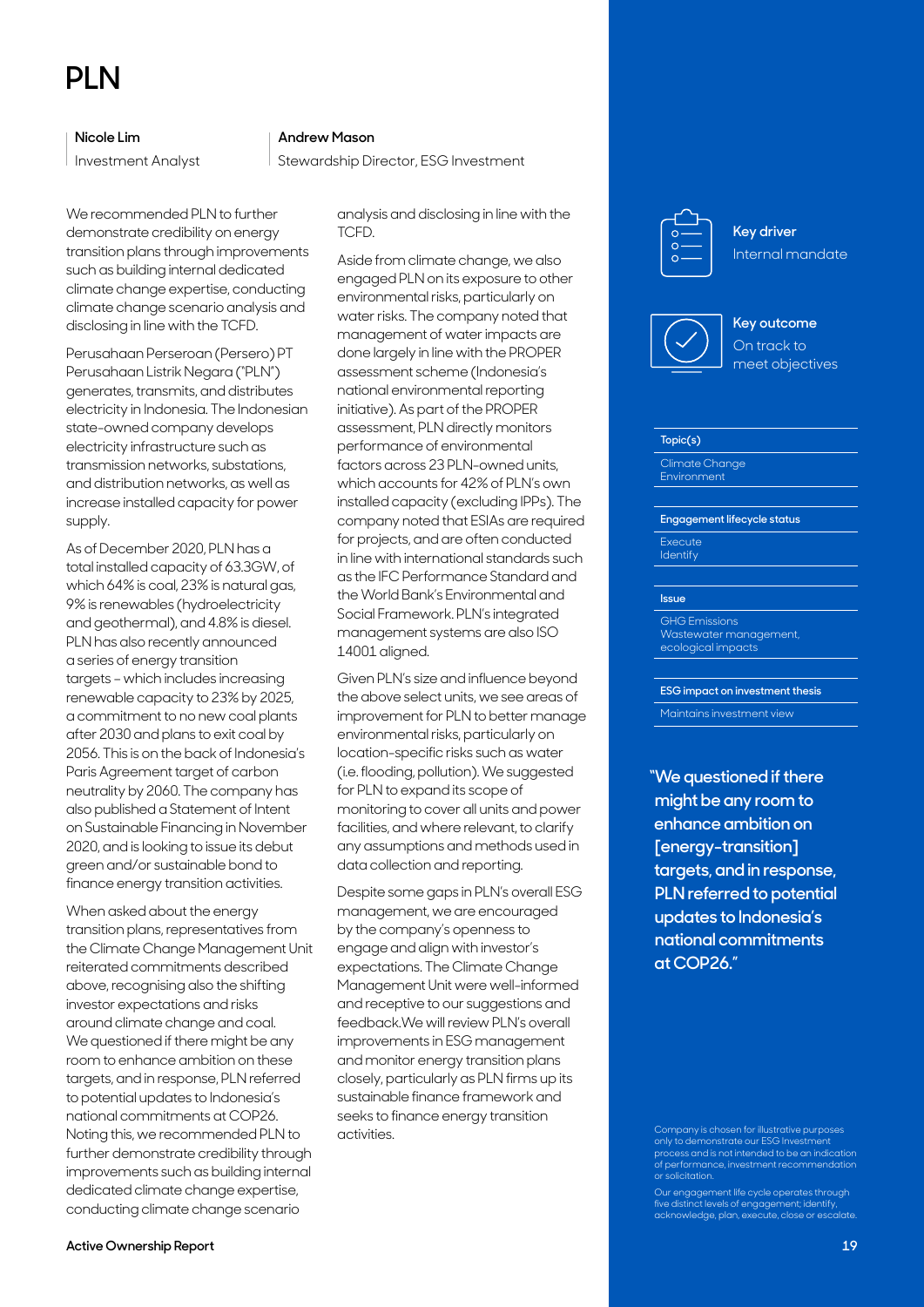# <span id="page-19-0"></span>**Godrej Agrovet**

### **David Smith**

Senior Investment Director

### **Neil Sun**

Investment Manager

Godrej Agrovet is an Indian agribusiness company, focussed on helping farmers in India's fragmented farming and agriculture sector improve output productivity. The importance of developing capabilities of small holders in an Indian context is also a focus for the company. Complementing the company's product range, the company also provides training to farmers.

We met the company to explore in more detail their approach to sustainability across their various verticals. This was the first time we had explored this with the company in detail, and our approach was to verify and augment the company's disclosures on these issues.

We discussed the company's Joint Venture (JV) with Tyson foods. This business produces processed chicken as well as value added products, i.e., chicken-based consumer foods. We were keen to understand the governance of the JV, as well as the approach to animal welfare standards. There appears to be a good working relationship with Tyson, including an exchange of best-practise guidance. Given the sensitivity of the segment, we spent time understanding the company's approach to ventilation and environmental control, nutrition, antibiotics and safety, as well as euthanasia and slaughtering. This was a fairly detailed conversation, and we came away pleased that the company's standards appear to be well ahead of local market standards, positioning them well versus peers as and when local standards are enhanced.

We also discussed palm oil operations because the company has a growing interest in palm oil cultivation. We recognise that palm oil is a point of concern for investors, and we have developed our own palm oil policy to guide our thinking in this regard (**[Link](https://www.abrdn.com/docs?editionId=ea1dd007-5851-4e33-96e0-de0e1190b284)  [here](https://www.abrdn.com/docs?editionId=ea1dd007-5851-4e33-96e0-de0e1190b284)**). From our perspective, there are two questions on palm oil:

- . What is the fundamental case for palm oil vs alternatives?
- . What is the company doing to address sustainability challenges?

In this meeting, we focussed on the latter. It was reassuring that the company is very focussed on this, and effectively operates in line with the Roundtable on Sustainable Palm Oil (RSPO) expectations. The company's "Sustainable Palm Oil" policy covers 100% of the palm oil extracted, as well as processing operations, and the company targets 100% sustainable palm oil throughout value chain by 2025. The company is not involved in deforestation, and is actively afforesting palm in areas where farmers have struggled to operate more traditional crops, such as rice, profitably. This helps with agricultural productivity and also provides local employment. Their palm operations are 100% powered by self-generated power, with the company powering operations with biomass from the plantation, with sludge from biomass processed and either converted into protein or used as fertiliser. Whilst this was an encouraging meeting, current disclosure here is not helping the company. Part of our engagement involved encouraging the company to disclose more on their operations so the market could better appreciate their approach to sustainability in palm.

The call was encouraging. It is clear the company is operating ahead of local market expectations, and in segments that are helping Indian agricultural sustainability and self-sufficiency. We will maintain this dialogue, including encouraging the company to disclose more on their activities.



**Key driver** Internal mandate





#### **Topic(s)**

Corporate behaviour, labour management, environment, climate change

**Engagement lifecycle status**

Implement

#### **Issue**

Food production, palm oil

**ESG impact on investment thesis** Enhances

**"We engaged with Indian agri-business company Godrej Agrovet, and came away reassured."**

Company is chosen for illustrative purposes only to demonstrate our ESG Investmen  $\overline{\rm{o}}$ cess and is not intended to be an indication of performance, investment recommendation or solicitation.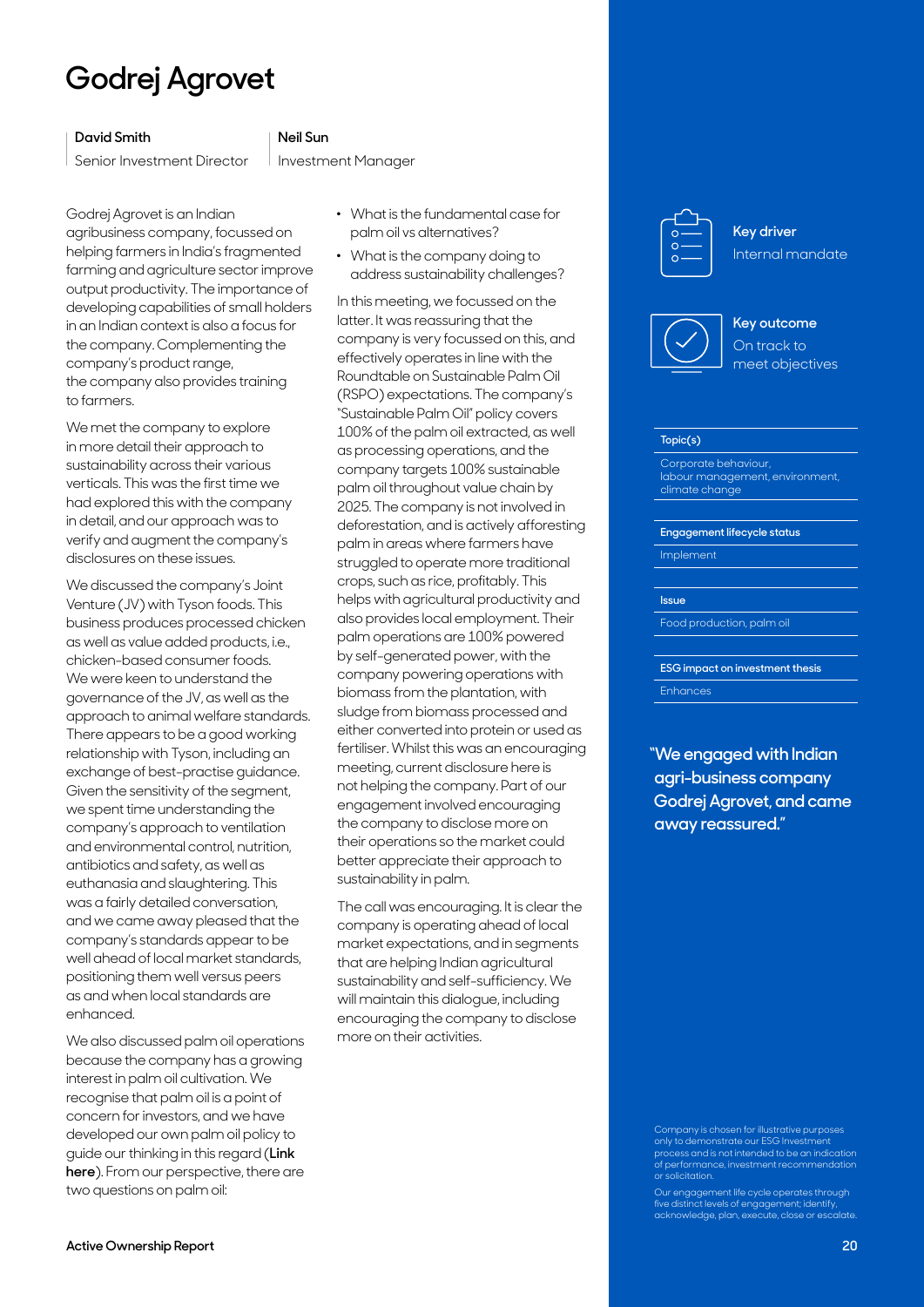## <span id="page-20-0"></span>**Grupo Mexico**

### **Fraser Harle**

Investment Analyst

#### **Tiago Rodrigues**

Investment Manager

Grupo Mexico (GMEX) is a Mexican conglomerate with operations across Mexico, the United States, Peru and Spain. The company categorises operations across three divisions — mining, transportation and infrastructure. A key strategic asset of the group is Southern Copper, the world's fifth-largest copper miner, which operates principally in Mexico and Peru.

From initiation, we have engaged with the company with a particular focus on its mining division. Our interactions have included meetings with management (of both Grupo Mexico and Southern Copper), and this quarter we met with the sustainable development area of the business. This engagement discussed water usage across operations, health and safety practices, and moving towards membership of the International Council on Metals and Mining (ICMM).

Grupo Mexico has strengthened its efforts in responsible water usage, over the prior five years investing circa US\$80 million across initiatives to improve the quality and volume of water used at their productive activities and for the surrounding areas of human consumption. Water permits across their geographies operations are not perpetual, and are awarded for certain volumes of withdrawal, placing a requirement on the company to ensure responsible usage. We will continue to monitor this emerging risk factor, with specific focus on operations in the Atacama desert in Peru given the severity of water stress in the region.

Over reporting periods, Grupo Mexico has struggled to build momentum in reducing workplace accidents, however we are pleased to see that the company has continued to focus on this pertinent topic. Over the prior five years, considerable investment has been made (exceeding US\$350 million) on aspects such as ISO certification and traffic management at mine

facilities. During our engagement, we raised the disparity in accidents rates between permanent and contractual labour. Grupo Mexico explained there is no functional difference between the roles performed by differing employment statuses. In the most dangerous roles, mining underground, the proportion of contracted labour is about 30%. Grupo Mexico is aiming to bring the remaining contractors in-house for these mining roles, a shift we voiced support for.

As investors, we are vocal to our holdings on the positives of joining leading industry groups as a vehicle for sharing best practices. GMEX is a long-standing member of the International Copper Association, and has worked closely with this group to meet the Copper Mark standard. During our meeting, we raised a principal milestone for our engagement by encouraging Grupo Mexico to join the ICMM. Our opinion is that membership of this organisation would signal to the market the holistic integration of sustainability into the culture and operations of Grupo Mexico as the wider market (and society) increasingly places scrutiny on mining practices.

Our most recent engagement with Grupo Mexico demonstrated the speed of improvement on risk management at the company. We will continue to build on our dialogue with the company, and aim to formalise our recent engagement with a letter to the board of directors shortly.

**Key driver** Internal mandate





#### **Topic(s)**

Labour management corporate governance

**Engagement lifecycle status**

Plan

#### **Issue**

Employee welfare, remuneration, ownership and control

**ESG impact on investment thesis**

Investment view unchanged

**"We will continue to build on our dialogue with the company, and aim to formalise our most recent engagement with a letter to board of directors."**

Company is chosen for illustrative purposes only to demonstrate our ESG Investmen  $\overline{\rm{o}}$ cess and is not intended to be an indication of performance, investment recommendation or solicitation.

Our engagement life cycle operates through five distinct levels of engagement; identify, acknowledge, plan, execute, close or escalate.